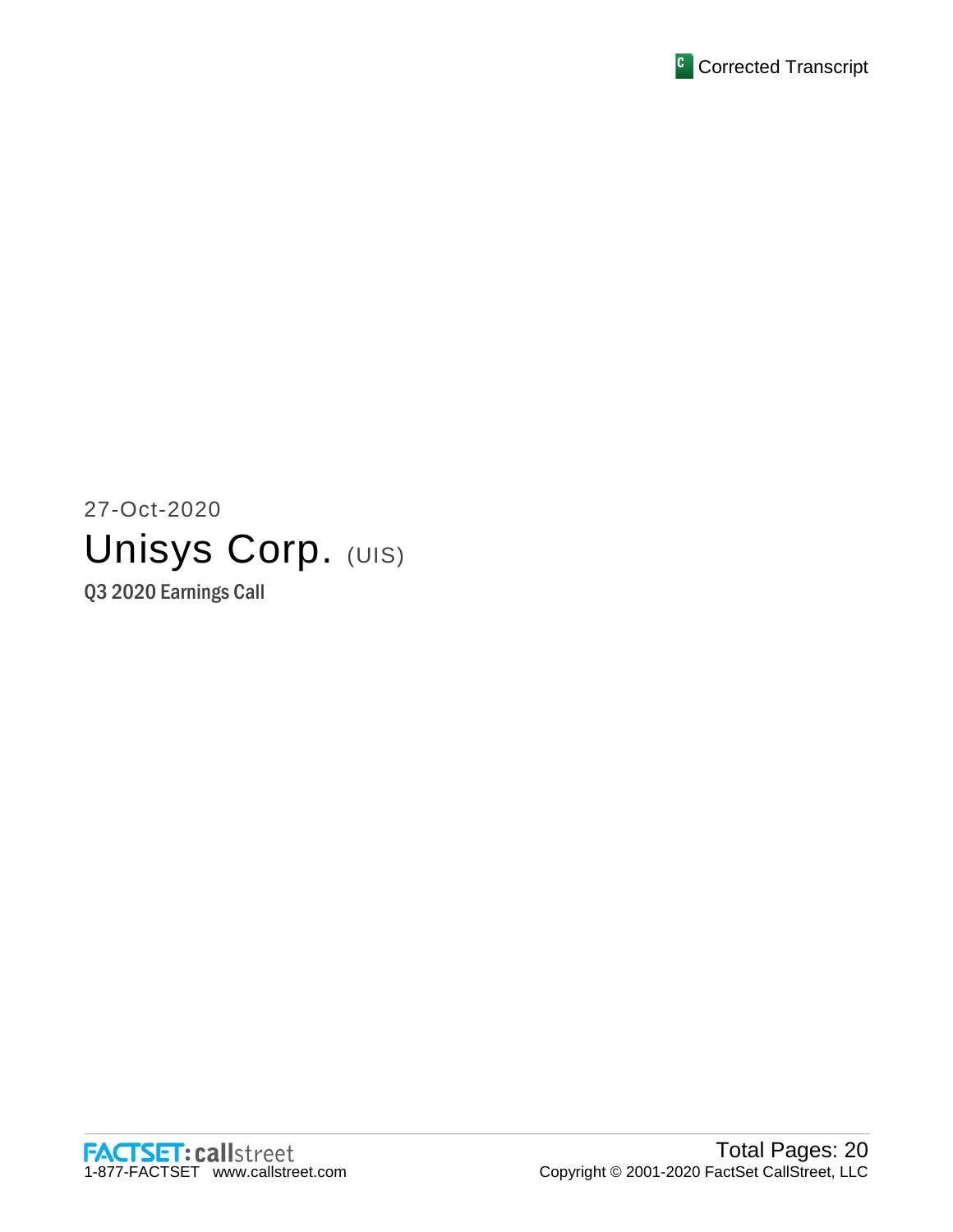## **CORPORATE PARTICIPANTS**

Courtney Holben

Vice President-Investor Relation, Unisys Corp.

Peter A. Altabef President, Chief Executive Officer & Chairman, Unisys Corp. Michael M. Thomson Senior Vice President & Chief Financial Officer, Unisys Corp.

# **OTHER PARTICIPANTS**

Jon E Tanwanteng Analyst, CJS Securities, Inc.

Joseph Vafi Analyst, Canaccord Genuity LLC

Rod Bourgeois Analyst, DeepDive Equity Research Frank Jarman Analyst, Goldman Sachs & Co. LLC

Doug Thomas Analyst, JET Equity Partners, LP

# **MANAGEMENT DISCUSSION SECTION**

**Operator**: Good day, and welcome to the Unisys Corporation Third Quarter 2020 Earnings Conference Call. All participants will be in listen-only mode. [Operator Instructions] After today's presentation, there will be an opportunity to ask questions. Please note this event is being recorded.

......................................................................................................................................................................................................................................................

......................................................................................................................................................................................................................................................

I would now like to turn the conference over to Courtney Holben, Vice President of Investor Relations. Please go ahead.

......................................................................................................................................................................................................................................................

## Courtney Holben

Vice President-Investor Relation, Unisys Corp.

Thank you, operator. Good morning, everyone. This is Courtney Holben, Vice President of Investor Relations. Thank you for joining us. Yesterday afternoon, Unisys released its third quarter 2020 financial results. I'm joined this morning to discuss those results by Peter Altabef, our Chairman and CEO, and Mike Thomson, our CFO.

Before we begin, I'd like to cover a few details. First, today's conference call and the Q&A session are being webcast via the Unisys investor website. Second, you can find the earnings press release and the presentation slides that we will be using this morning to guide our discussion as well as other information related to our third quarter performance on our investor website, which we encourage you to visit. Third, today's presentation, which is complementary to the earnings press release, includes some non-GAAP financial measures. The non-GAAP measures have been reconciled with the related GAAP measures, and we've provided reconciliations within the presentation.

Although appropriate under Generally Accepted Accounting Principles, the company's results reflect charges that the company believes are not indicative of its ongoing operation and that can make its profitability and liquidity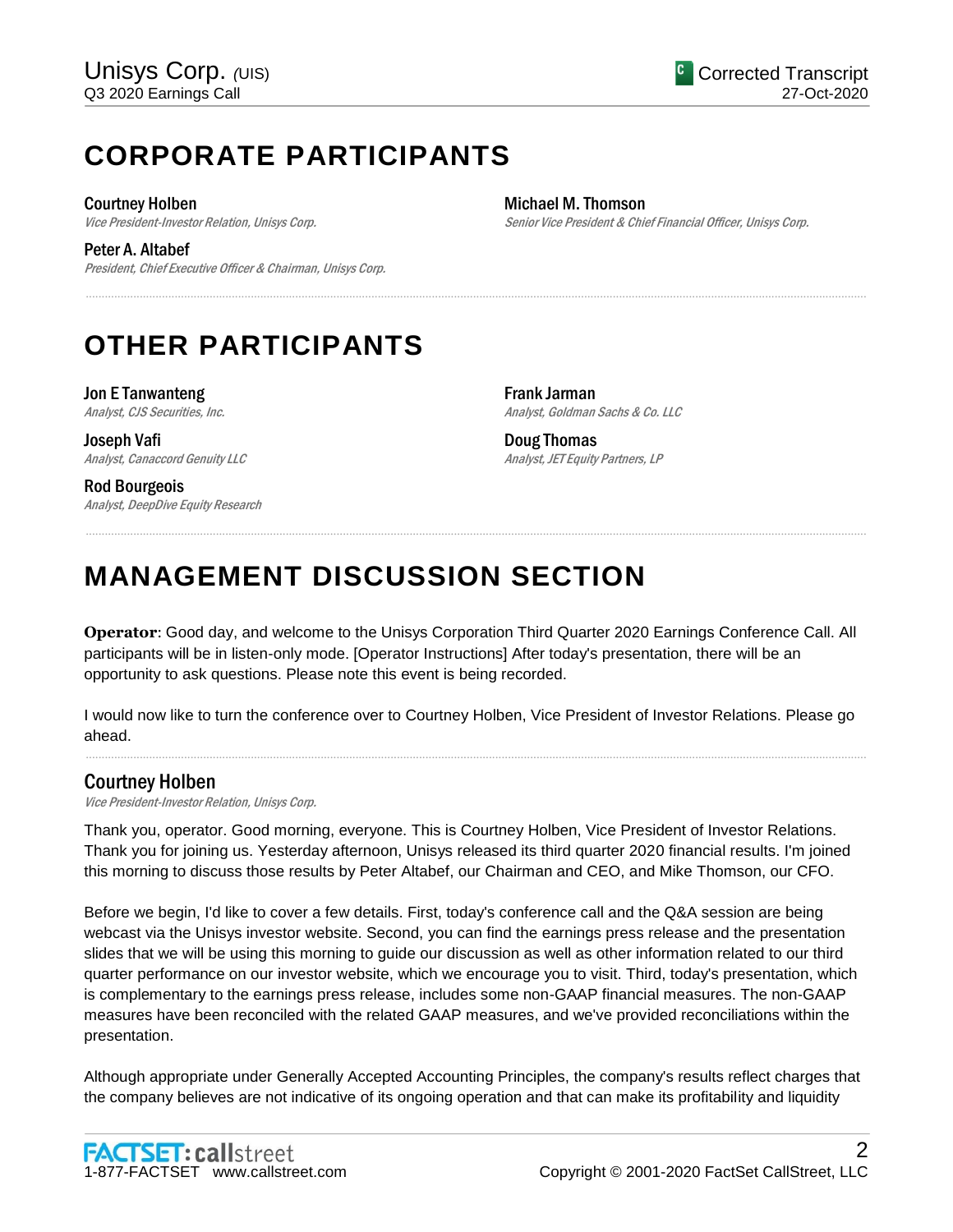results difficult to compare to prior periods, anticipated future periods, or to its competitors' results. These items consist of pension, debt exchange, and debt extinguishment, cost reduction, and other expense.

Management believes each of these items can distort the visibility of trends associated with the company's ongoing performance. Management also believes that the evaluation of the company's financial performance can be enhanced by use of supplemental presentation of its results that exclude the impact of these items in order to enhance consistency and comparativeness with prior or future period results.

The following measures are often provided and utilized by the company's management, analysts, and investors to enhance comparability of year-over-year results, as well as to compare results to other companies in our industry, non-GAAP operating profit, non-GAAP diluted earnings per share, free cash flow and adjusted free cash flow, EBITDA and adjusted EBITDA, and constant currency.

In addition, this quarter, we will be continuing to report non-GAAP adjusted revenue and related measures as a result of certain revenue relating to reimbursements from the company's check-processing JV partners for restructuring expenses included as part of the company's restructuring program. For more information regarding these adjustments, please see our earnings release and our Form 10-Q.

From time to time, Unisys may provide specific guidance or color regarding its expected future financial performance. Such information is effective only on the date given. Unisys generally will not update, reaffirm or otherwise comment on any such information, except as Unisys deems necessary and then only in a manner that complies with Regulation FD.

And, finally, I'd like to remind you that all forward-looking statements made during this conference call are subject to various risks and uncertainties that could cause the actual results to differ materially from our expectations. These factors are discussed more fully in the earnings release and in the company's SEC filings. Copies of those SEC reports are available from the SEC and along with the other materials I mentioned earlier on the Unisys' investor website.

......................................................................................................................................................................................................................................................

And now, I'd like to turn the call over to Peter.

### Peter A. Altabef

President, Chief Executive Officer & Chairman, Unisys Corp.

Thank you, Courtney. Good morning, and thank you for joining us to discuss our third quarter financial results. We continue to hope that you, your families, and friends are safe and healthy. Our financial results improved significantly versus the second quarter, and we took meaningful steps to improve our pension structure. While keeping a sharp focus on near-term goals, we have also been enhancing the productivity of our operations and focusing on higher margin, higher growth segments of the market to drive the business going forward.

In addition to our overall operational productivity enhancements, we were pleased to see that the recovery from COVID-related impacts continued in the third quarter. The combination of these factors helped drive significant sequential improvement in our key financial metrics and year-over-year non-GAAP operating profit margin expansion, which Mike will go through in more detail.

One element of the financial results that I will highlight is that our Services non-GAAP adjusted operating profit margin increased 520 basis points sequentially and has increased 830 basis points since the end of the first quarter this year. This has largely been driven by effectively removing negative synergies following the sale of our U.S. Federal business and has also been helped by our ongoing efforts around workforce planning.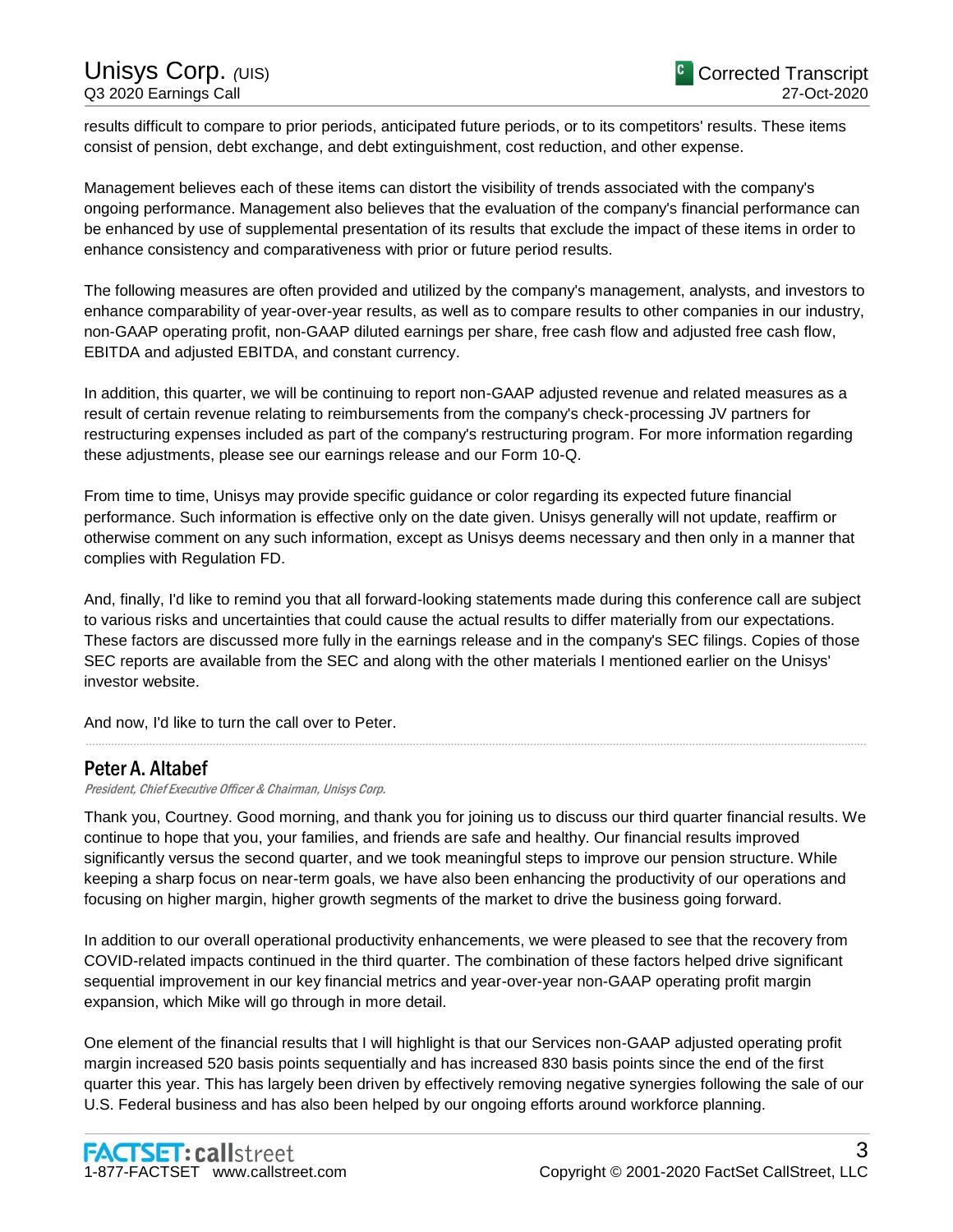We are utilizing predictive analytics and near real-time data to optimize the efficiency of our workforce, including through improved labor supply and demand management and skill gap resolution. While these efforts are in early stages, we are pleased to see the improvement to-date with the total Services cost of labor as a percentage of Services revenue down 320 basis points year-over-year in the third quarter and down 250 basis points sequentially.

Moving to revenue in the quarter, factors contributing to our sequential revenue improvement include the increase in monthly tickets in our Field Services business from approximately 70% of their pre-COVID levels in June to approximately 80% in September. Volumes on the two large BPO contracts that we referenced last quarter increased from 38% and 80% of their pre-COVID monthly levels in June to 57% and 91% respectively in September. Within Travel and Transportation, our global average daily waybill count increased from 51% of its pre-COVID monthly volumes in June to 68% in September.

We also saw an increase in sales with Services total contract value signings increasing 4.3% sequentially in the quarter. We have taken significant steps to improve our pension structure and liquidity since the second quarter, including with the notes offering we just priced. Mike will provide more detail on this, but the progress enhances both our financial and operational flexibility.

We have been making improvements to the business to drive efficiencies over time including the workforce management efforts I noted, as well as increasing the implementation of automation and artificial intelligence, and enhancing collaboration tools to increase associated productivity.

We also saw sales momentum with our pipeline increasing over 20% sequentially as a result of increased unsolicited bids to help clients solve their business challenges. This is also a higher quality pipeline as we have been more rigorous in prequalifying opportunities, and we have enhanced sales training efforts through the implementation of boot camps and investment in more sophisticated training platforms to aid our new digital selling approach. As a result, our year-to-date win rate was up significantly relative to win rates in the last two years.

Within digital workplace services, as we discussed last quarter, we are shifting our focus to higher growth, higher margin segments of the market such as end-user experience. InteliServe, which is our artificial intelligence and advanced analytics powered platform, helped differentiate us within digital workplace services. InteliServe uses cloud-based, mobile-centric solutions to improve end-user experience and productivity, while supporting workforce optimization and reducing IT costs.

As an example of how InteliServe can help clients transform their digital workplace strategy, during the third quarter, we signed a contract with DJO Global, Inc., a provider of intelligent medical devices and services. InteliServe will enable omni-channeled service desk support to help provide a more affordable and effective experience for DJO's customers.

Within cloud and infrastructure, we are prioritizing our cloud efforts enhanced by CloudForte, which offers a comprehensive set of cloud services across applications and infrastructure with embedded governance and security to accelerate digital transformation for our clients. During the quarter, we signed a new scope contract with the State of North Dakota. As part of this contract, Unisys will be providing CloudForte services related to the Microsoft Azure GovCloud to support that state's unemployment insurance agency.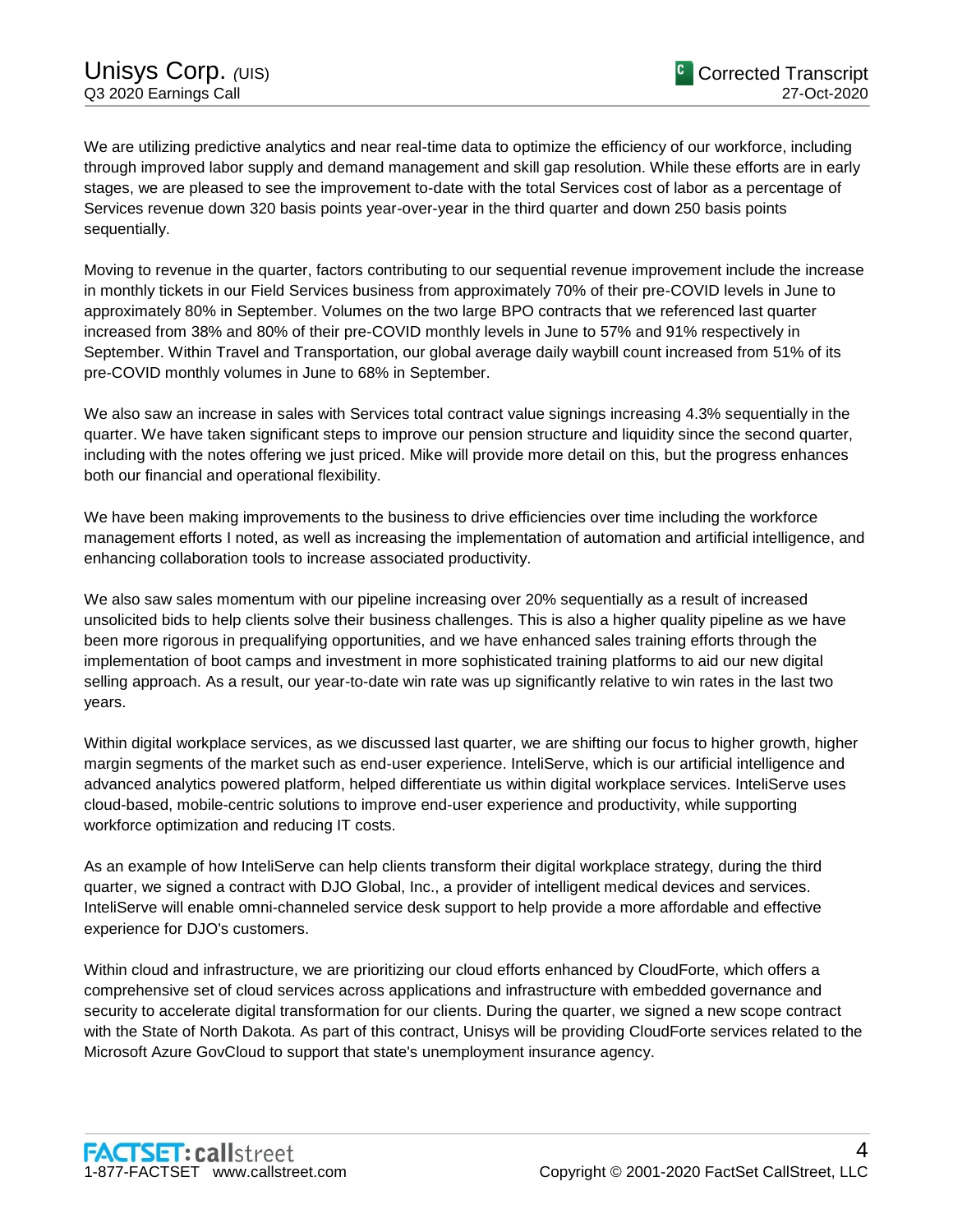With respect to ClearPath Forward, while we report license revenue in our Technology segment and ClearPath Forward's services revenue and our Services segment, we think about this business as a franchise with the services inherently linked to the technology. We continue to innovate this platform and enhance our offerings.

During the quarter, we announced the general availability of ClearPath Forward from Microsoft Azure. This offering provides our clients with the ability to utilize secure high-intensity computing in a public cloud environment. This solution creates the opportunity for clients to increase volumes processed by ClearPath Forward systems and to increase their usage of related Unisys services and solutions such as Unisys CloudForte hybrid and multi-cloud services, Stealth and Stealth services.

The new work with the State of North Dakota is an example of the power of leveraging ClearPath Forward for Azure with other Unisys services such as CloudForte. ClearPath Forward services represents an ongoing opportunity for growth, including application development, modernization, and managed services. We believe all these initiatives will help us maintain our very high ClearPath Forward client retention rate.

I have spoken in recent quarters about our ongoing commitment to diversity, equity, and inclusion. This quarter, I want to highlight our focus on ESG matters. While environmental, social and governance activities have been important to us for years, during the third quarter, we published our first sustainability report, which is available on our website. Among the targets and accomplishments highlighted in the report, we note that in 2006, we announced a goal of a 75% reduction in our absolute greenhouse gas emissions from Scope 1 and Scope 2 sources by 2026. We're currently 96% of the way to achieving this goal, and we'll do so years ahead of schedule.

We've achieved a 99% reduction of our hazardous waste generation over the last 20 years, with zero hazardous waste generated across our U.S. operations in 2019. We also recognize the need to expand the impact of our ESG efforts. So, we have announced a target of having 75% of our key suppliers disclose their ESG targets and committed actions.

Before turning the next section of the call over to Mike, I would like to thank all of our associates for coming together to support each other and our clients this year. As examples, our field services technicians put themselves on the frontline even during the height of the initial wave of COVID-19 to serve our clients, and our sales executives have quickly adapted strategies to achieve success in a more virtual world.

We are truly grateful for our associates' commitment to Unisys, our clients, and our investors. I am proud of our progress since our last call, and we look forward to continuing to execute in the fourth quarter. Mike, over to you. ......................................................................................................................................................................................................................................................

## Michael M. Thomson

Senior Vice President & Chief Financial Officer, Unisys Corp.

Thank you, Peter. Good morning, everyone. My discussions today will refer to both GAAP and non-GAAP results. As a reminder, reconciliations of those metrics are available on our earnings material. Likewise, information related to discontinued operations is available on our website.

As Peter has already highlighted, our financial results improved significantly on a sequential basis relative to the second quarter, including being free cash flow positive for the quarter. We also took steps to significantly improve the pension structure, and our full-year expectations for revenue and profitability are unchanged. We were able to accomplish this while also streamlining operations to enhance our margin profile and focusing on higher margin, higher growth market segments.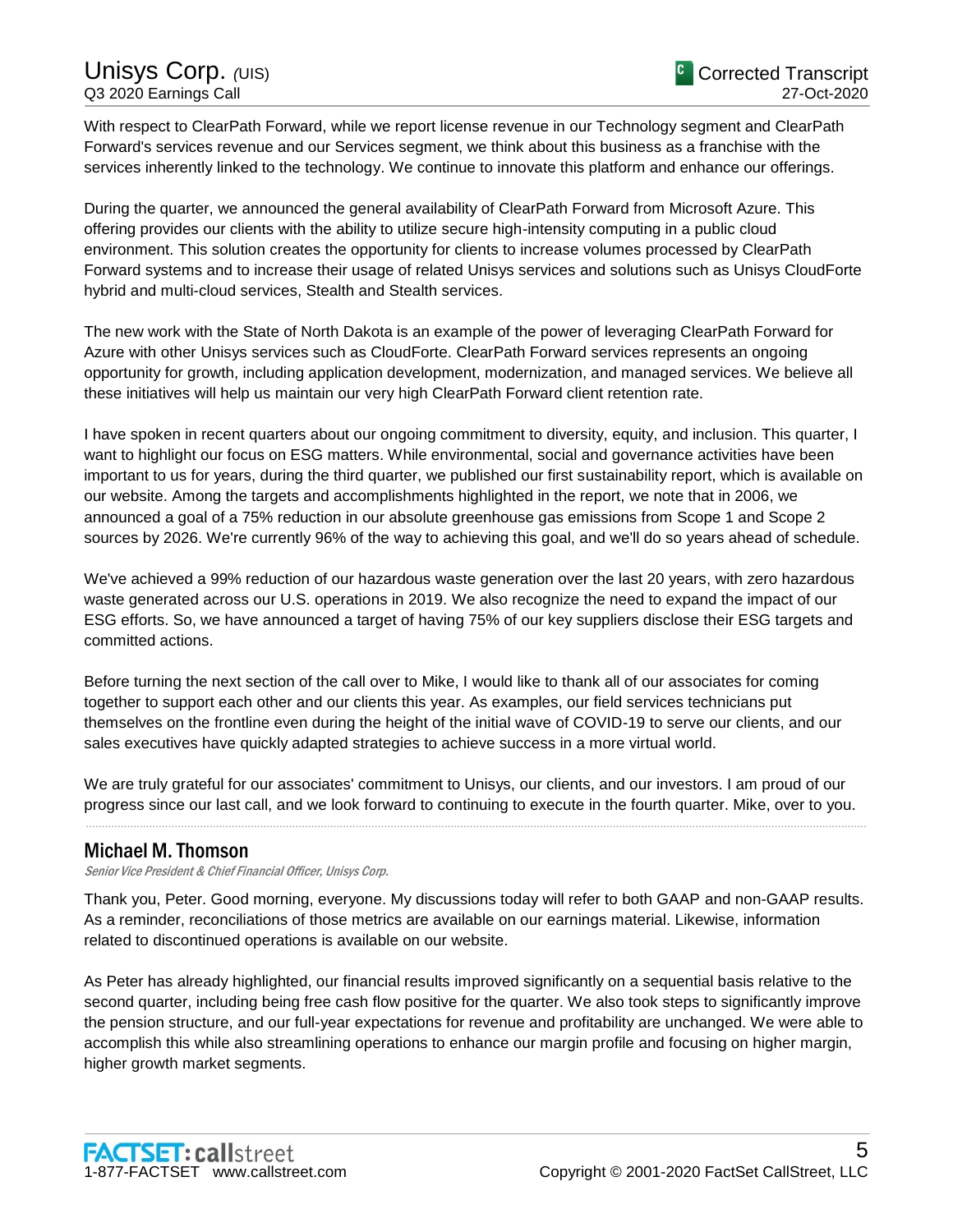I'll begin by noting that we were ahead of consensus on all major financial metrics for the quarter. Our non-GAAP adjusted revenue increased 12.8% sequentially relative to the second quarter to \$495.1 million. This was driven by both improvements in Services and Technology revenue.

Services non-GAAP adjusted revenue increased 7.6% sequentially to \$425.9 million. This improvement was driven by increased volumes in the businesses that were most impacted by COVID as well as growth in our cloud business, which was particularly strong in the public sector.

Services backlog ended the quarter at \$3.3 billion. We expect the sequential improvement in Services TCV that Peter mentioned to continue into the fourth quarter and expect backlog to be higher in the fourth quarter as a result.

Technology revenue was also significantly higher sequentially and ahead of internal expectations, up 61.7% versus the second quarter to \$69.2 million. The two ClearPath Forward contracts that were delayed from Q2 were signed in the third quarter, which contributed to the sequential improvement in revenue, though Technology revenue would have been up sequentially even excluding these contracts.

Last quarter, we noted that we expected Technology revenue to be split approximately 30% and 70% between the third and fourth quarter. Given that Technology revenue was slightly stronger than expected in Q3, this split is now more likely to be approximately 40% and 60%.

Moving to profitability, non-GAAP operating profit margin expanded 50 basis points year-over-year and 830 basis points sequentially to 8.5%, again driven by improvements in both Services and Technology margins.

Services non-GAAP adjusted gross margin increased to 200 basis points year-over-year and 350 basis points sequentially to 19%. And the Services non-GAAP adjusted operating profit margin increased to 250 basis points year-over-year and 520 basis points sequentially to 4.8%. These improvements were driven by the flow-through of higher revenue as well as additional savings from effectively removing negative synergies earlier in the year, following the U.S. Federal sale and the workforce management efforts that Peter outlined.

Technology margins were up significantly on a sequential basis with Technology gross margin up 17.7 points sequentially, and Technology operating profit margins up 30.9 points sequentially. Adjusted EBITDA margin expanded 350 basis points sequentially to 14.9%, driven by many of the factors I've already noted with respect to revenue and operating profit.

We continue to be pleased with our associate productivity in our remote work environment and as Peter noted, we're proud of the work our associates did during the quarter to drive progress. Despite the significant sequential improvement in non-GAAP-adjusted revenue, it was still down year-over-year but consistent with our previously discussed expectations.

The year-over-year decline was driven largely by lower volumes in both field services and our check-processing JV within BPO. As a reminder, we noted coming into the year that our ClearPath Forward renewal schedule was expected to be lighter in 2020, and that also contributed to the year-over-year decline in non-GAAP-adjusted revenue.

Technology margins were down year-over-year because of the flow-through impact of the lighter renewal schedule on revenue against a relatively fixed cost base. Our full-year expectations for revenue and non-GAAP operating profit margins remain unchanged relative to the end of the second quarter. Our models continue to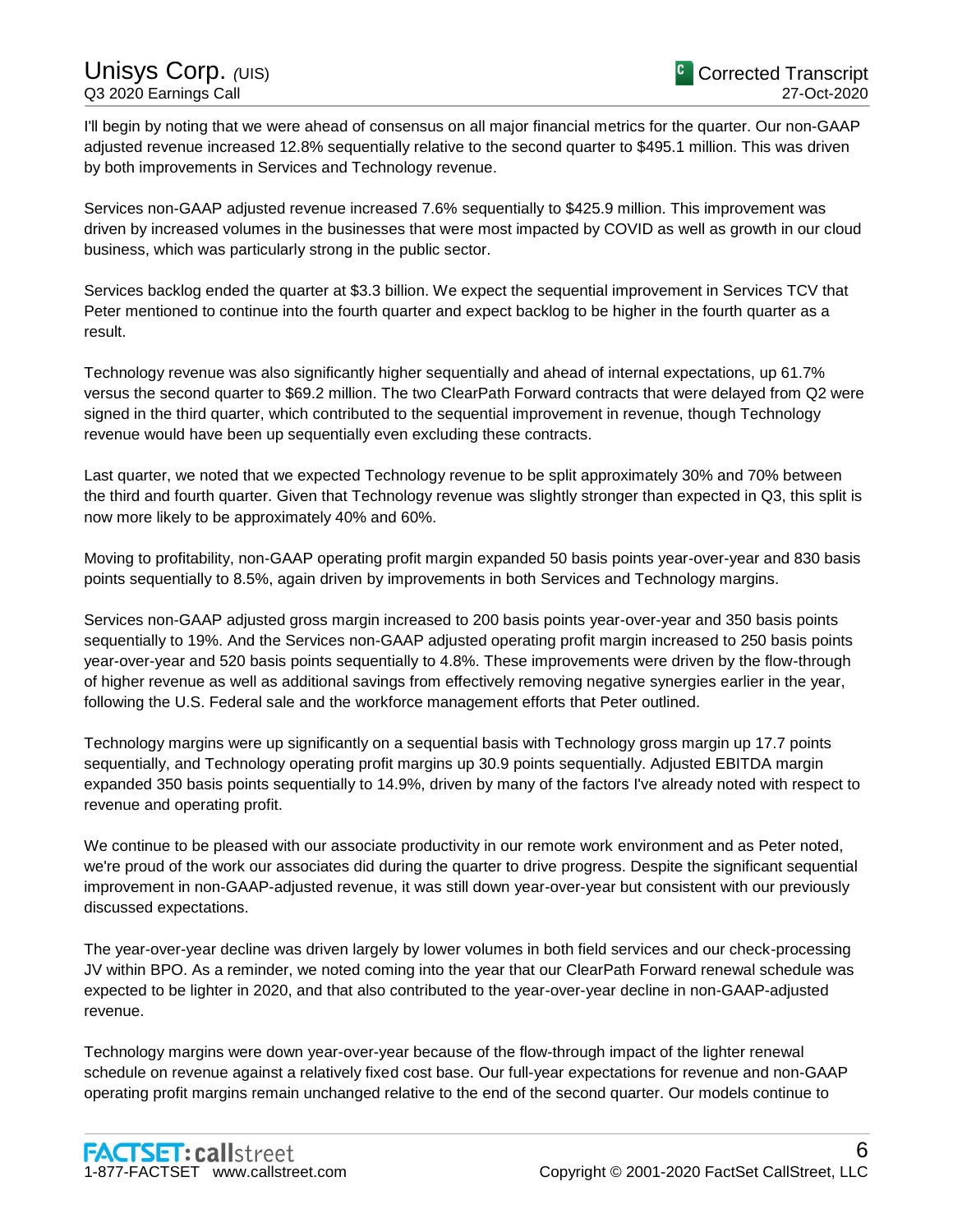indicate a 10% year-over-year revenue decline and 5.2% to 6.7% range for non-GAAP operating profit margin for the full-year 2020.

All of these forward-looking indicators are based on our current visibility and should spikes in the virus result in material negative economic consequences, our actual results may differ from our expectations.

We had previously discussed a one-time non-cash charge of \$20 million related to our EMEA optimization plan, which we now expect to incur in the fourth quarter instead of in the third quarter. Our previously mentioned facility rationalization is also on track and we anticipate a fourth quarter charge of \$5 million to \$10 million. The resulting run rate savings from the charges taken in the third quarter and the fourth quarter is expected to be between \$20 million and \$30 million exiting 2021.

Moving now to pension and liquidity. We're very pleased with the progress we were able to make on both of these fronts since our last call. Our recent notes offering will allow us to significantly reduce the pension deficit and our remaining required pension cash contributions. Pro forma for contributing the net proceeds from the notes as well as up to \$285 million from cash on the balance sheet, we will have effectively prefunded substantially all the expected future contributions to the U.S. pension plan.

Given that we upsized the recent notes offerings and based on the current calculations for future payment, we may not need to contribute the full remaining \$285 million I've just highlighted as we do not want to be in a position where we have funded more than our required contributions. Pro forma for the contribution of the note proceeds, we will have contributed just under \$800 million to the U.S. pension plan in 2020, thereby dramatically reducing the debt.

The notes offerings was a roughly leverage-neutral transactions, given that the net proceeds were used to reduce the pension deficit. As a result, pro forma net leverage is 3 times LTM adjusted EBITDA as of September 30.

Also with respect to pension, I'd like to update you on our pension liability reduction strategy. As a reminder, I mentioned on the second quarter earnings call that we were planning to remove approximately \$1 billion in gross pension liabilities by the end of the first quarter 2021. This program is on track, and during the third quarter, we notified a group of plan participants of our offer to make bulk lump-sum payments.

We expect this bulk lump-sum offer to remove between \$200 million and \$350 million of gross pension liabilities from our U.S. pension obligation, and we anticipate this process to be completed by the end of the fourth quarter.

U.S. GAAP requires that proportional settlement change accompany the removal of significant pension liabilities. The charge represents unrecognized actuarial gains and losses currently sitting in accumulated other comprehensive income or AOCI in the equity section of our balance sheet. To that end, we anticipate \$150 million one-time non-cash settlement charge to be associated with this portion of our liability reduction to be recognized in the fourth quarter.

In the first quarter of 2021, we expect to remove an additional \$750 million in gross pension liabilities, with approximately \$250 million coming from the U.S. pension and approximately \$500 million coming from foreign pensions. This corresponding one-time non-cash settlement charge associated with the liability removal of these plans is expected to be approximately \$250 million and would be recognized in the first quarter of 2021. Both of these charges are equity-neutral and will reduce future pension expense.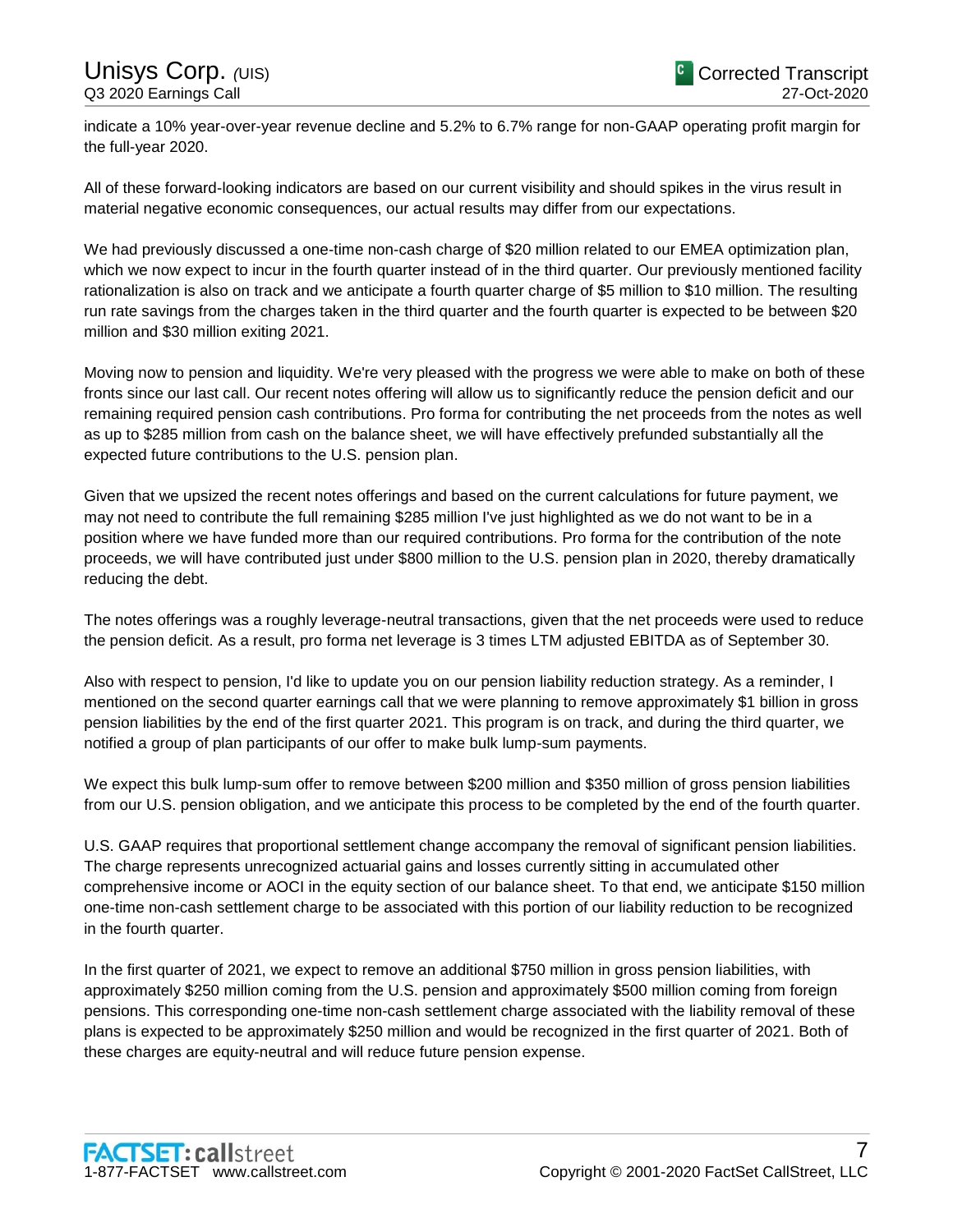With respect to liquidity, our cash flow this quarter was strong. Cash from operations increased \$48.6 million yearover-year and \$80.5 million sequentially, to a total of \$66.3 million. We were also free cash flow positive for the third quarter, with \$34.3 million of free cash flow, an increase of \$48.6 million year-over-year and \$83.9 million sequentially. Adjusted free cash flow increased \$38.5 million year-over-year and \$89.5 million sequentially, to \$52.4 million.

As a result, we ended the third quarter with a strong liquidity position. We paid down the \$59 million previously outstanding on the revolver with cash from operations. And after doing so, we had an ending cash balance for the quarter of \$774 million, down less than \$10 million versus the end of the second quarter.

Given the issuance of the notes and contributions toward the pension, we have limited near-term cash requirements outside of normal operational funding. In conjunction with the recent notes offering, we've also obtained commitments to renew and extend our asset-backed lending facility or ABL at the size of \$145 million with a new maturity date of 2025.

As in the second quarter, we had no negative impact on cash collections due to COVID-19 and continue to be in line with historic norm. CapEx was roughly flat year-over-year at \$32 million. And we're reducing our overall CapEx target for 2020 to \$140 million, down from \$150 million.

Overall, we're very pleased with the progress we've made during the third quarter and we remain focused on continuing our strong execution in the fourth quarter to achieve our full-year goals.

......................................................................................................................................................................................................................................................

With that, I'll turn the call back over to Peter.

## Peter A. Altabef

President, Chief Executive Officer & Chairman, Unisys Corp.

Thank you, Mike. Operator, we're now ready to take comments and questions.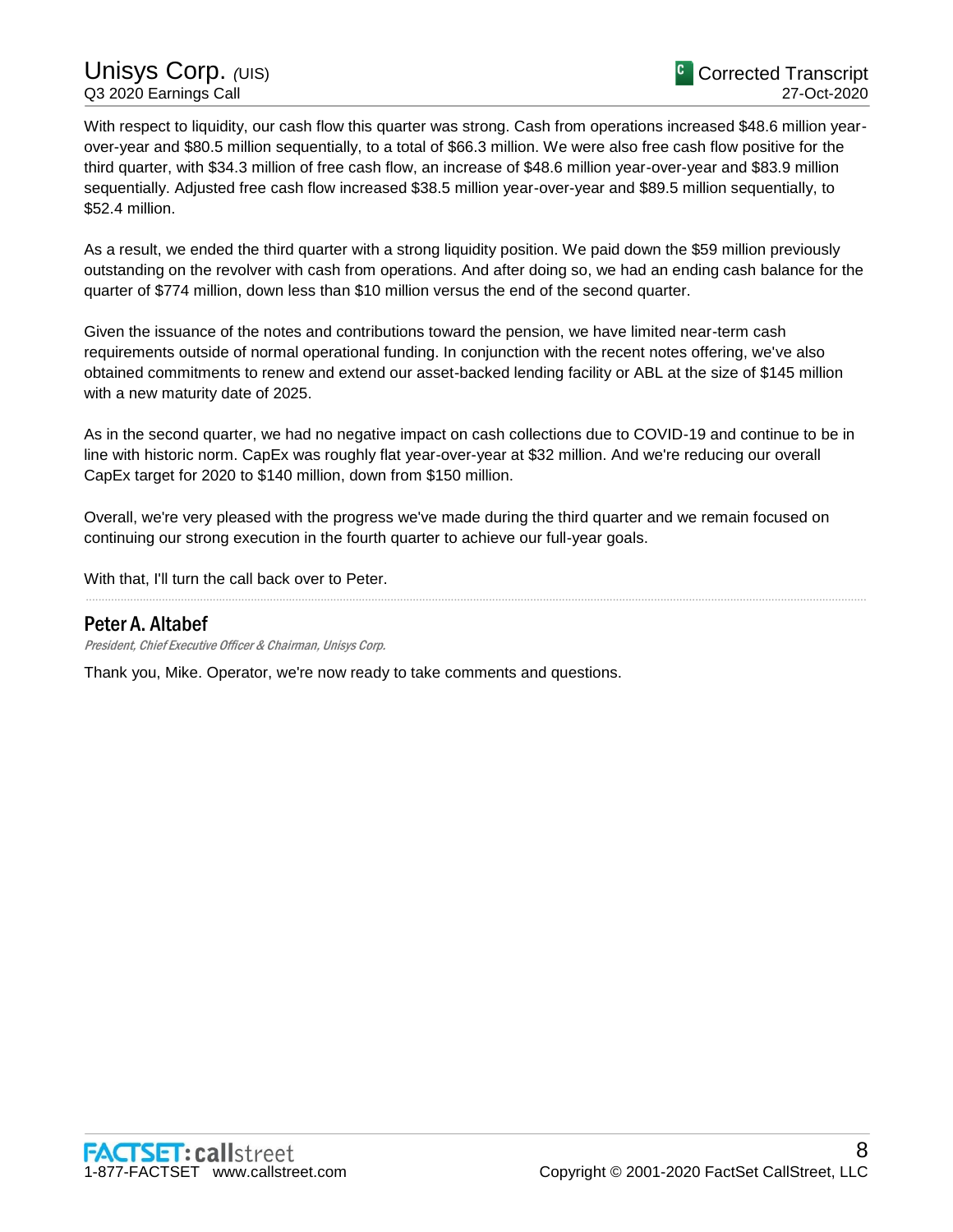## **QUESTION AND ANSWER SECTION**

**Operator**: Thank you. We will now begin the question-and-answer session. [Operator Instructions] The first question today comes from Jon Tanwanteng of CJS Securities. Please go ahead.

......................................................................................................................................................................................................................................................

## Jon E Tanwanteng **Jon E Tanwanteng**<br>Analyst, CJS Securities, Inc.

Hi. Good morning, and thank you for taking my questions. Very nice quarter, guys. It's clear you've done a lot of good work here. I wanted to ask about the sequential margin uptick specifically in Technology. You got some pretty good operating margins there on only \$70 million in revenue. As we look into Q4 where you have more renewals coming, can we see much of that drop to the bottom line the same way it did in Q3? Or how should we think of the incremental as those renewals come in? And I have a follow-up after that. Thank you.

......................................................................................................................................................................................................................................................

......................................................................................................................................................................................................................................................

#### Michael M. Thomson

Senior Vice President & Chief Financial Officer, Unisys Corp.

Hey, Jon. Mike here.

#### Peter A. Altabef

President, Chief Executive Officer & Chairman, Unisys Corp.

Mike, if you want to speak specifically to that. Jon, thanks for the question. I would say that you know in general, the Technology revenue that comes in is all customized, due to specific clients with specific contracts. And so, there are allocation issues that apply throughout. But there's a lot of very specific facts about each of these contracts. So, it makes generalization about the profitability of specific contracts a little more difficult. But over to you, Mike.

......................................................................................................................................................................................................................................................

#### Michael M. Thomson

Senior Vice President & Chief Financial Officer, Unisys Corp.

Yes. Hey, Jon. How are you? Yes, Jon, as you know, the bulk of that is ClearPath Forward technology revenue. It's a relatively fixed base. And so, we would expect the margin pull-through to be consistent with the third quarter, again with the cost basis being relatively fixed and flat, the expectation on margin. The one variable that comes into play and probably not indigenous to what's coming through in the fourth quarter is the amount of third-party hardware that might end up being included in any given scenario. But in this case, I think the expectation is consistent with what happened in Q3.

......................................................................................................................................................................................................................................................

## Jon E Tanwanteng **Jon E Tanwanteng**<br>Analyst, CJS Securities, Inc.

Got it. That's helpful. And again, as we look to the fourth quarter, and I know you have your full-year guidance out there, but with COVID ramping and hitting new highs in many regions of the world, how are you preparing for that especially as it comes to the ability to visit sites and do your processing and call center work? Are you going to be impacted similar to the way you were impacted in Q2, or are you going to be able mitigate that in some way?

......................................................................................................................................................................................................................................................

#### Peter A. Altabef

President, Chief Executive Officer & Chairman, Unisys Corp.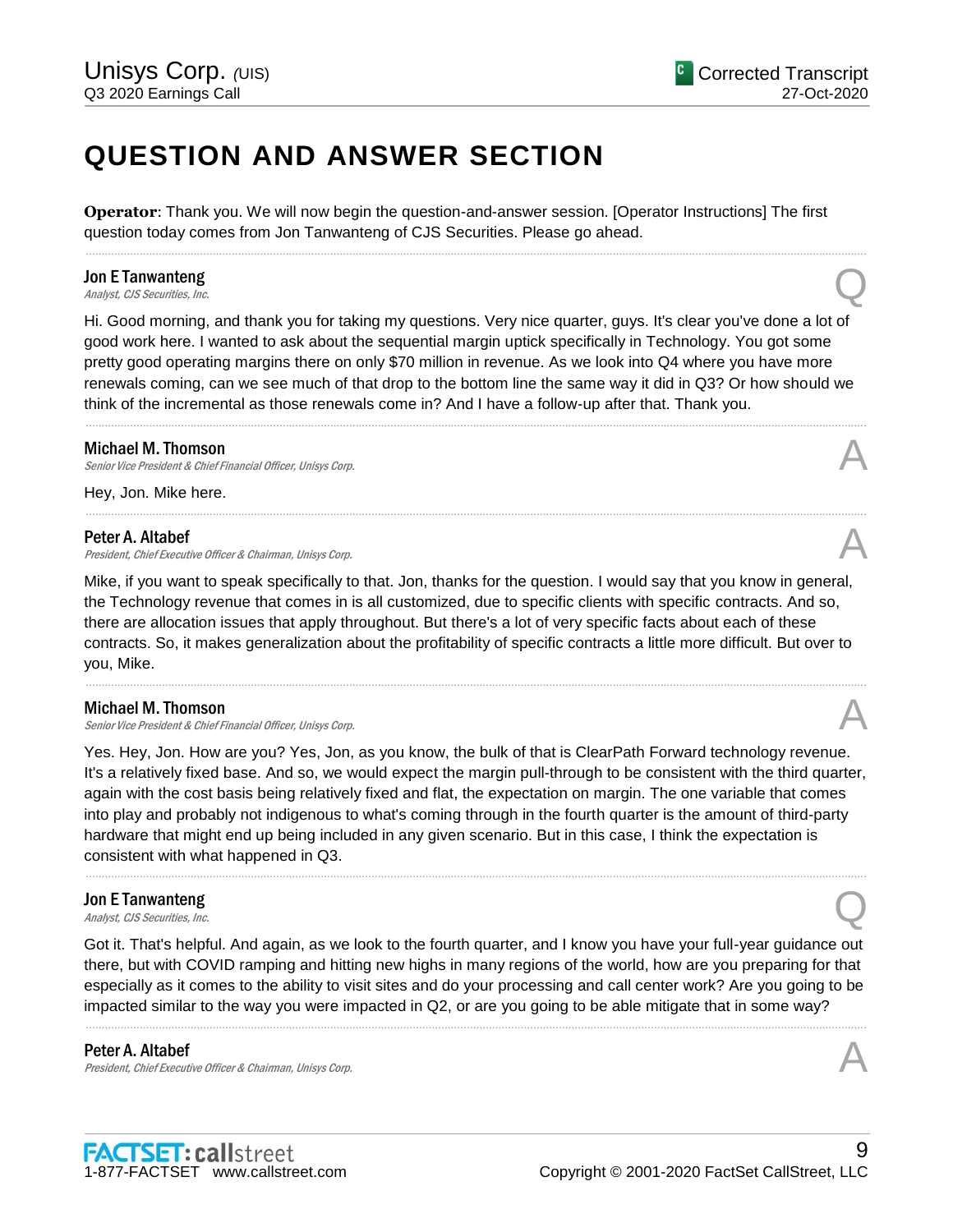Well, I'd say we're smarter than we were in Q2. I think the thing we did, and many of the companies in that sector did, really effectively in Q2 was to be able to move people out of contact centers, out of main facilities where they were all working together doing development work and have them work remotely. That dramatically decreased the spread of the virus within our team.

What was harder to do in Q2 was really to stand up from a workforce planning standpoint exactly how you would support all of your clients, exactly how you would do remote field service effectively. And so, that did take a while to get a handle on. I would tell you we now have that much more in hand, so I would expect more efficiencies if we get a strong second wave, if that's what you want to call it, for what we experienced in the second quarter.

The other thing to keep in mind about us as a company is the real strength of our diversity. So, the U.S. accounts for about 40% – U.S. and Canada is about 41% of our revenue. EMEA is about 32%, Asia-Pacific and Latin America together about 37%.

So, from a standpoint of client demand, different countries are going to be affected in different ways, and I think we have a strength of diversity, in the same way we have a strength of delivery because our people are spread so far around the world. So, that's not going to make it perfect, but I do believe we're in a better position than we were in the second quarter.

......................................................................................................................................................................................................................................................

## Jon E Tanwanteng **Jon E Tanwanteng**<br>Analyst, CJS Securities, Inc.

Understood. Thank you. And I'm sorry to squeeze one more in. Just as it relates to pension reform and stimulus, if that passes, is there a provision to pay the senior secured notes back? ......................................................................................................................................................................................................................................................

#### Michael M. Thomson

Senior Vice President & Chief Financial Officer, Unisys Corp.

The senior secured notes, Jon, are a no call three- and a seven-year term. So, certainly not immediately, that would not happen.

......................................................................................................................................................................................................................................................

......................................................................................................................................................................................................................................................

......................................................................................................................................................................................................................................................

......................................................................................................................................................................................................................................................

## Jon E Tanwanteng **Jon E Tanwanteng**<br>Analyst, CJS Securities, Inc.

Got it. Thank you very much.

#### Peter A. Altabef

President, Chief Executive Officer & Chairman, Unisys Corp.

Thank you, Jon.

**Operator**: The next question today comes from Joseph Vafi with Canaccord. Please go ahead.

#### Joseph Vafi

**Joseph Vafi**<br>Analyst, Canaccord Genuity LLC

Hey, guys. Good morning. Nice to see the rebound in the business. So, I know, Peter, you mentioned some workforce efficiency metrics here upfront in some of your comments and it sounds like there may be more progress there in terms of efficient staffing and optimization. Do you have a feel for kind of best practices or benchmarks out there relative to perhaps where you are and how much more opportunity may be in front of you here?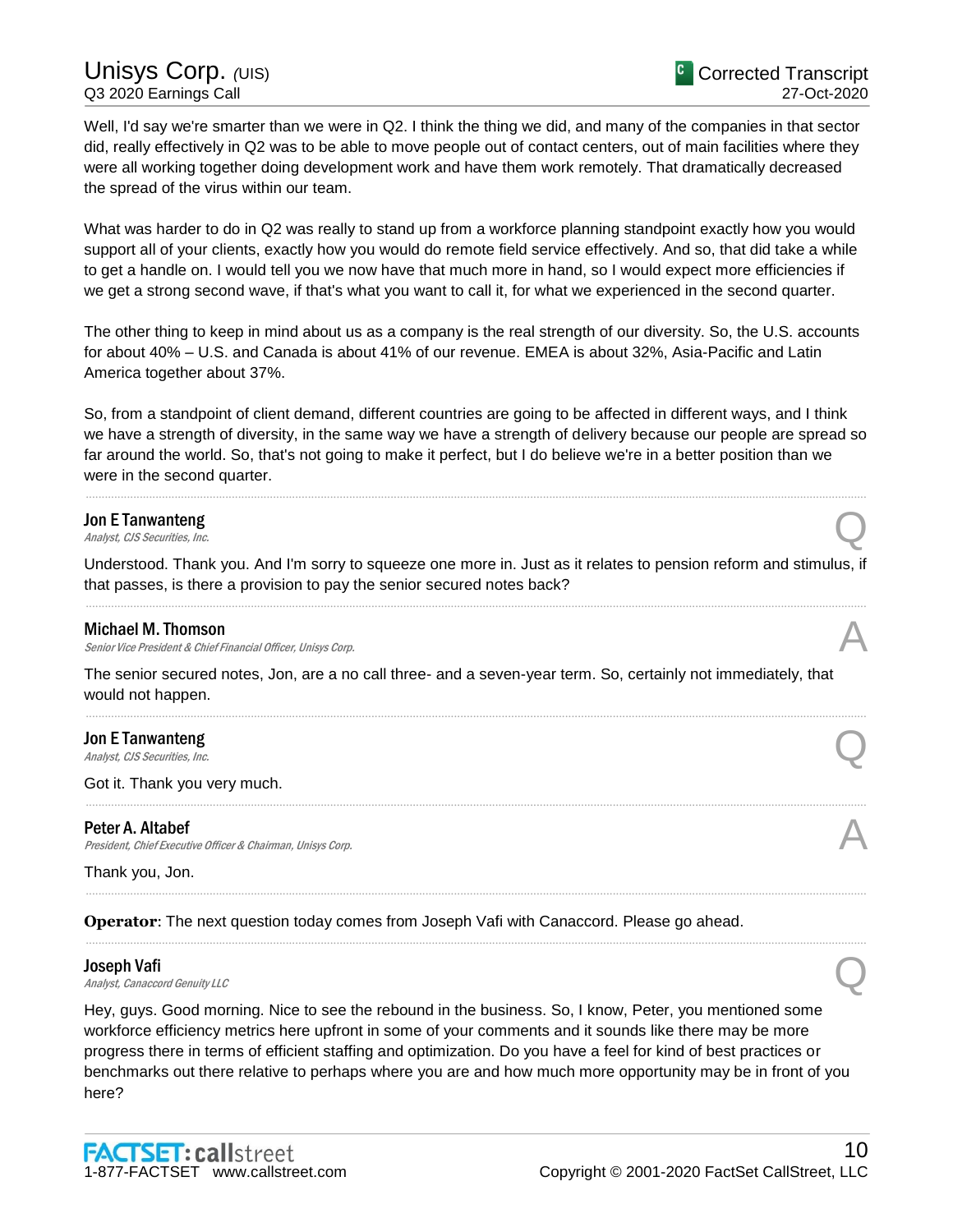#### Peter A. Altabef

President, Chief Executive Officer & Chairman, Unisys Corp.

Yes, Joe, it's, A, a great question and, B, thank you for waking up so early this morning. We stood up what was effectively a brand-new reimagined workforce management system in January, a new team leading it, new processes. So, that team has had to get up and running and on the go during most of the COVID situation.

So, as I say, when we look at the savings that we were able to pull-through this calendar year in some of our operations, it's really two buckets. One is getting rid of the negative synergies, if you will, from downsizing with the sale of the U.S. Federal group. That is effectively done on a run rate basis. There's a about less than 20% more to go in the fourth quarter, and it has all been identified.

So, the second part of that productivity is through workforce planning. That has been the smaller part in 2020. We actually expect that to accelerate in 2021. So, we think the bigger savings with respect to that are ahead of us and not behind us. And workforce planning is actually only one of three what I would call big internal housekeeping jobs we have done during COVID-19.

So, obviously, we've put in place that workforce planning system. That involves not only advanced training, but matching of skills and labor and costs. It means not going through a turnstile of how do you hire people for specific jobs, and then what happens if you don't need them anymore. But really taking that workforce and retraining that workforce, so you get out of this endless cycle of people moving in and out of the company. We think that's very productive for them and very productive for us.

But in addition to workforce planning, we have two other what I would call inside baseball initiatives going on of substance. One of them is a brand-new ERP system which doesn't sound exciting, but is exciting. Ours is about 20 years old. I can talk about it. We actually have two systems running concurrently, and everybody on this call knows the benefit of a real effective ERP system. In particular, we expect that to increase our net cash flow, and Mike can get into more detail on that.

And finally, over the course of this year, we have been standing up a very significant brand-new digital sales platform, which I alluded to in my comments. And that is dramatically accelerating our ability for the sales team to work with clients and prospects. And as you've seen from my remarks, that is just beginning. But it's already having an effect with a really dramatic increase in our win rate.

So, more to come on all three of those initiatives next year. We expect them to be more powerful next year than this year. But we like what we're seeing in all three. Mike, do you want to speak to the ERP system and the effects of that for a minute?

......................................................................................................................................................................................................................................................

#### Michael M. Thomson

Senior Vice President & Chief Financial Officer, Unisys Corp.

Sure. Hey, Joe, how are you? Really, I'd like to [ph] tie to (34:08) first, Peter, into your comment about workforce management. Joe, when we look at our total cost of labor, we're seeing that come down dramatically across the board, right? So, it's not only managing our internal workforce and the flow of resources, but it's managing any outsource component of that that we have.

So, our total cost of labor is really being helped by that. And as you know, with a geographical footprint that we have and being diverse, we want to be nimble and we want to ensure that we've got the right people in the right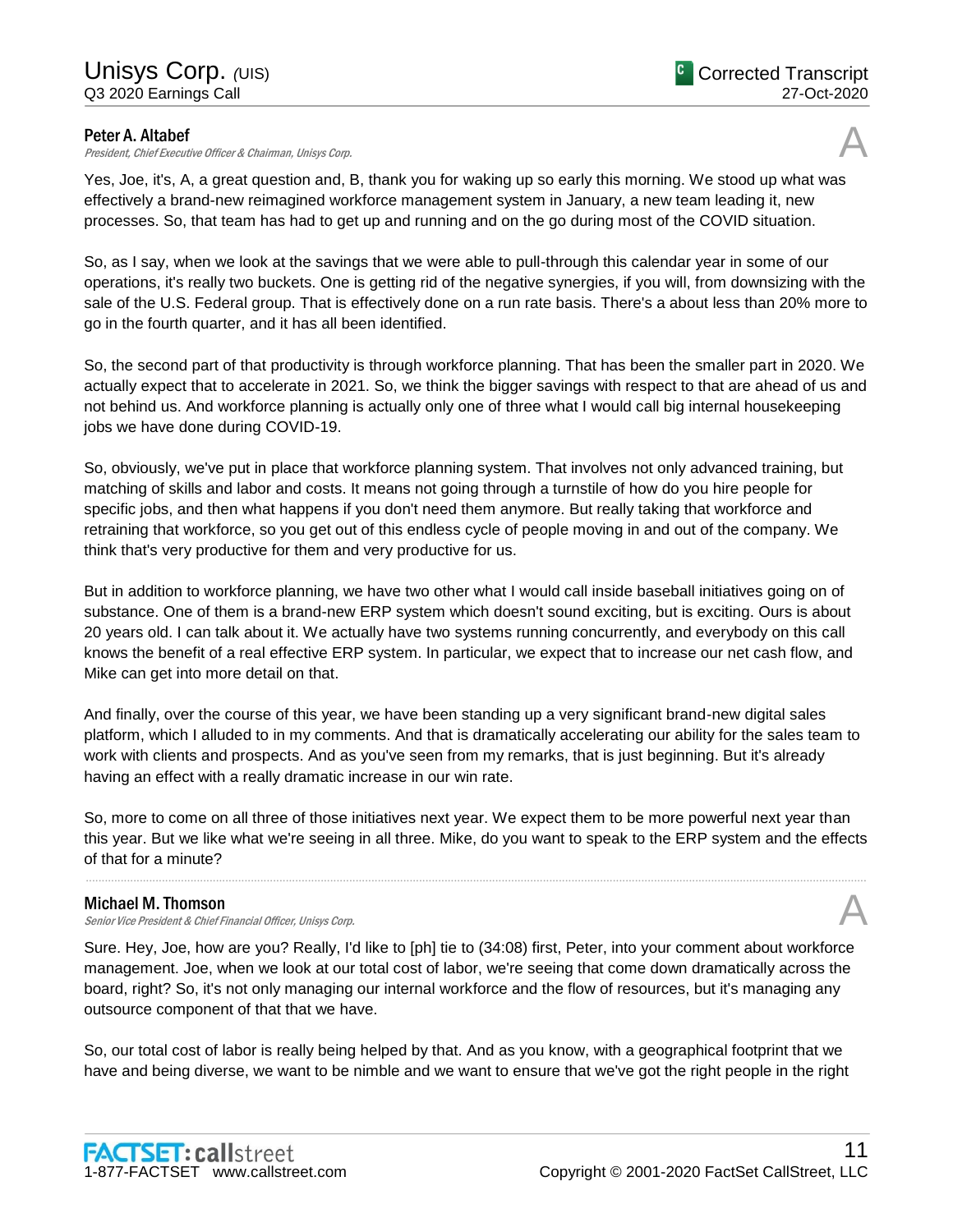place, and that's been really helpful to us. And to Peter's point, we expect 2021 to continue that momentum and continue to drive that internal cost of labor down.

Maybe specifically to the ERP, and as you can imagine, it's a vast project that encompasses many aspects of our business. But one thing in particular and specifically as we talk about working capital improvements within ERP would be the new billing system component of that.

The allowance for on-demand and real time billing in a Web-based environment is going to help significantly, and we'd be looking for significant DSO reductions out of that, which by in turn would obviously reduce our working capital profile, because we're now aligning on the AR side of the coin consistent with the AP side of the coin.

And our goal here is to get to a point that we're using minimum working capital in the context of our free cash flow. So, a lot of good things in the pipeline from an operational perspective, and we feel pretty good about the direction and where we're going right now.

......................................................................................................................................................................................................................................................

#### Joseph Vafi

**Joseph Vafi**<br>Analyst, Canaccord Genuity LLC

That's great. Thanks for that extra color, both of you. Maybe we just kind of focus again on that last point Peter mentioned as well on the digital initiatives. I mean, if you kind of look across the enterprise and software sales and the macro and the digital transformation efforts underway are just really kind of amazing pace that they're going right now, it does sound like you're tapping into that with this kind of non-solicited bid opportunity.

Can you kind of expand on that relative to the offerings that you're seeing in these situations? And do you think the product set needs to expand to kind of exploit what you're seeing across enterprise customers?

......................................................................................................................................................................................................................................................

#### Peter A. Altabef

President, Chief Executive Officer & Chairman, Unisys Corp.

So, Joe, that's a great question. It's not a simple question, but it's a great question. So, I'll try to start with three, kind of, subsets and then let Mike continue on top of it.

Let me start with the last of your statements about the product set. So, I have referred to in the last two calls, both this call and the prior call, about us evolving into higher margin and higher growth areas. So, specifically, when you think about some of our lines of business, they are more stable with growth opportunities and other lines of business are – have even higher growth opportunities.

So, what I would categorize as the more stable lines would be our ClearPath Forward family of solutions. There's opportunities to grow that vis-à-vis particular services on top of ClearPath Forward or related to, things like CloudForte.

The new Microsoft Azure general applicability for the MCP version of CloudForte is a big deal. So, there are opportunities and we're spending a great deal of time and focus making sure that core franchise remains viable and has opportunities to grow.

The BPO business of ours has been kind of a very specific set of clients and capabilities and remains a specific set of clients and capabilities. So, that leaves really our two other large areas of revenue. One is what we call digital workplace services. The other is cloud and infrastructure.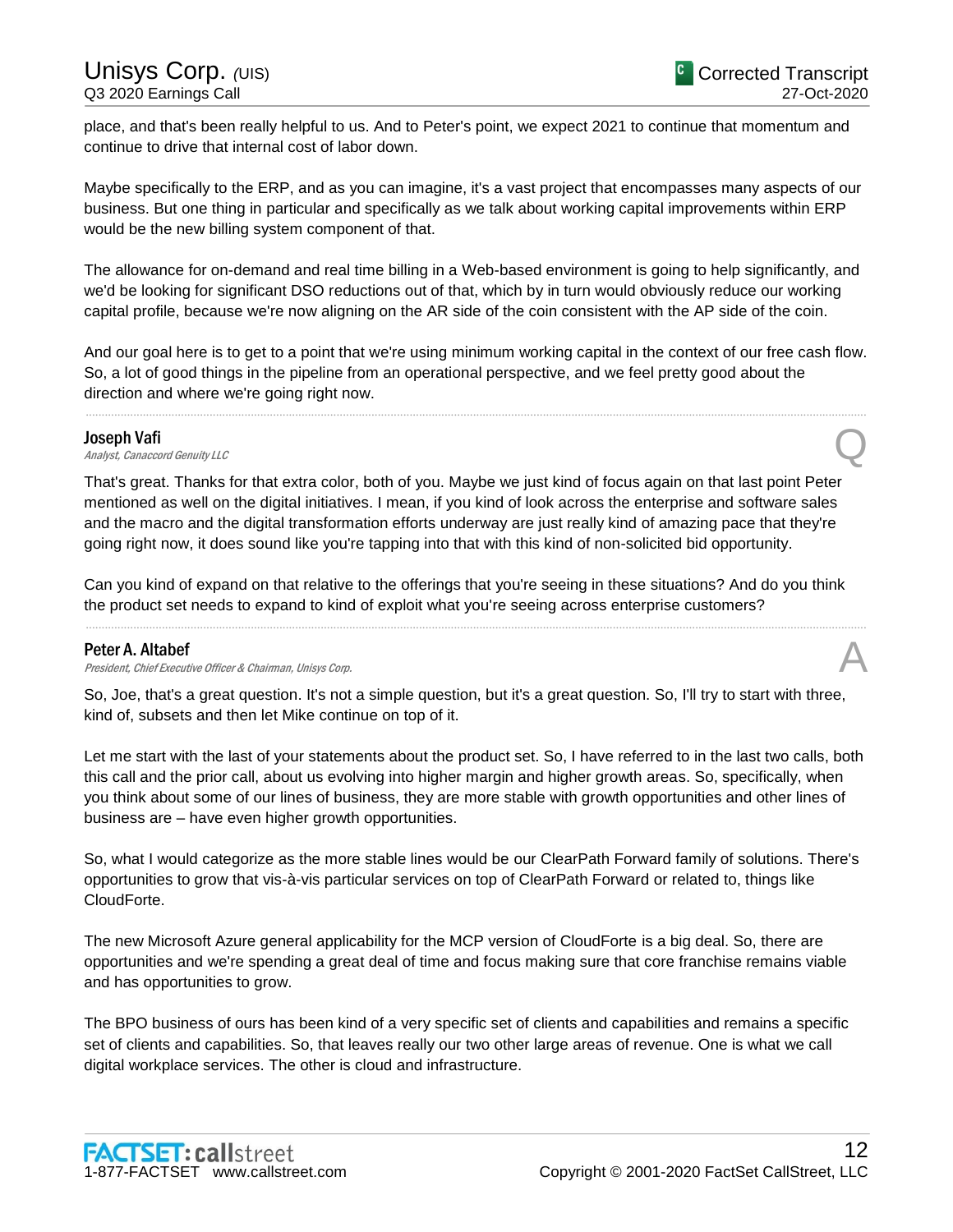So, within digital workplace services, we have sat down really since April with McKinsey and really kind of planned out what is the future of digital workplace services for us. Same thing, we sat down and worked through with McKinsey what is the future for us in cloud and infrastructure.

And in both cases, I think we pretty much knew the direction of the answer and some of the specifics. But it is a much more fulsome, fleshed-out kind of approach than we had in April. So we expect the digital workplace services, that evolution of going from really an end-user services to end-user experience, is going to increase the size of the market we can approach.

It's going to increase the value of our services to our clients, and that should result in increased margin to us. We are very committed to the digital workplace services environment. It's a major area of focus for us.

And I would just point out it's a major area of focus for us, while it is less of a focus for some of our competitors. And it's interesting because that is an area that is growing, that is getting more profitable, and you might say, why are a bunch of people leaving that market? Well, they're leaving because they find another market even more attractive. But for us, we find that a very attractive market, especially given our position in that market as one of the leaders of that market.

The second market where we are really expanding our capabilities is in the world of cloud and infrastructure. There, the focus is on cloud and that is the market that everybody is going to. You've seen that with announcements from a number of other companies in our space really over the last year and over the last month. And so, it is a big market, it is growing quickly, it is a profitable market. So, everybody is there. And so, our approach is not like everybody's.

Again, working with McKinsey, we've taken a very specific approach to that cloud market. And we have very specific, very capable assets in our CloudForte approach that have been well received. And when we – but when we look at that big market, the question is, where are you differentiated, and why will you succeed? And so, we have really looked at specific parts of that market.

I'll talk about one of them, which is the public sector, state and local in the U.S., and then governments around the world. As Mike alluded to in his remarks, we have been very successful in the public sector. We expect to be more successful in the public sector. So, that is an area where we really expect to double down and make a lot of growth and much progress in a larger market where there's a lot of other things going on.

But we really like that public sector and we think we like it for very good reasons. We are very well-known in that sector, and we have very good capabilities that speak to that sector. In particular, every one of our cloud initiatives focuses on saving money. Yes, it increases capability. Yes, it increases security. Yes, it increases the ability to be flexible in moving workload. But every one of them saves money. And when you look at governments around the world, that's just an absolute requirement, and we fit that requirement.

So, Mike, from a solution standpoint, those are kind of the areas where we're probably changing our solutions the most. And then when you talk about the non-solicited bids, that's something we have been talking about. We think it's really important. I will say that when we look – when we work with TPAs, the pipeline we are getting from TPAs has actually increased very dramatically.

The win rate related to TPA work is the win rate. I mean, you're going to win a certain percentage of those. You're not going to win all of them. The win rate related to non-solicited bids is much higher. You know the clients better and you know what the client needs and you're specifically addressing that.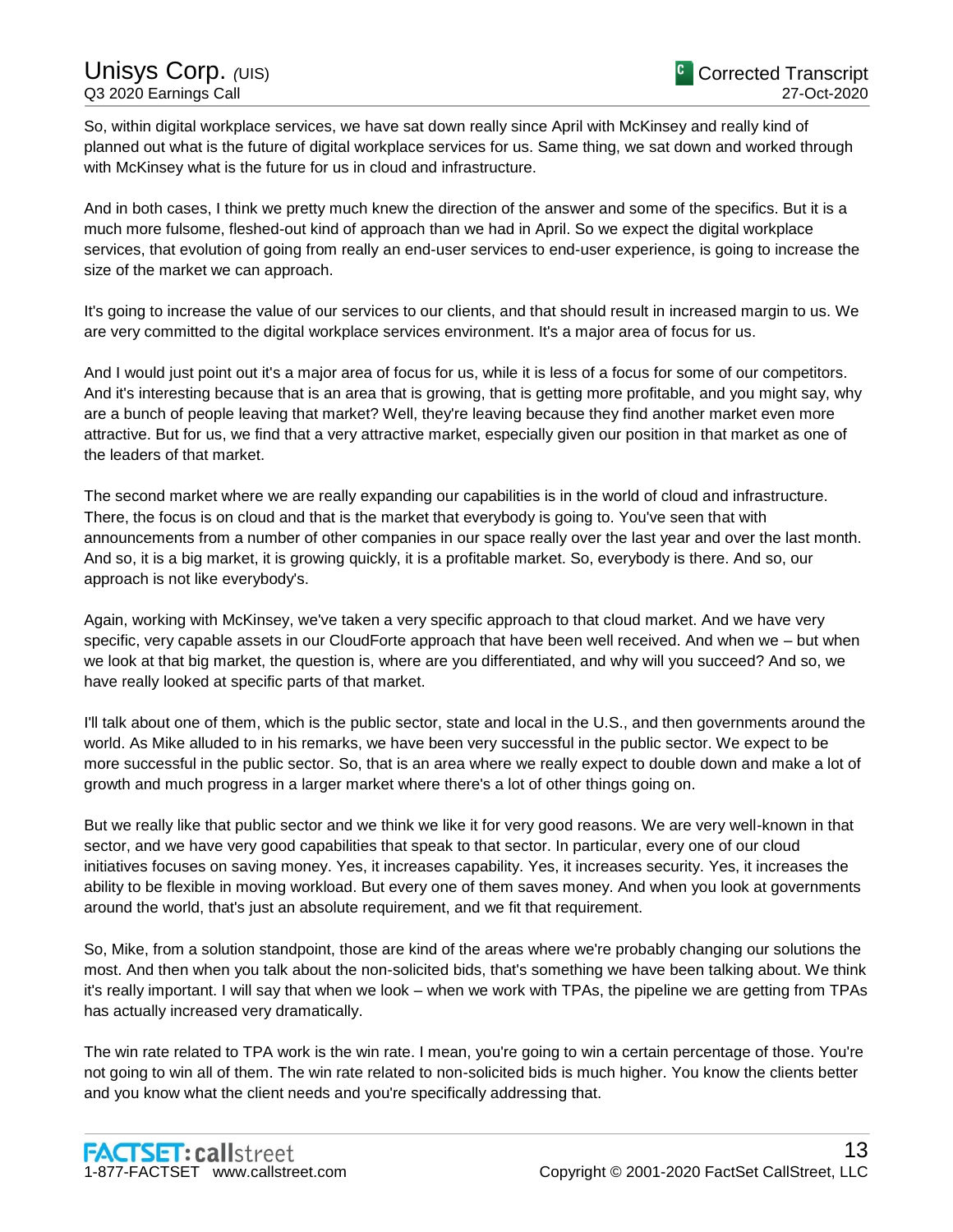So, as we look at our overall win rate, I think we're getting a little better on the TPA bids just because we simply got our act together more, but those unsolicited bids have a much higher win rate and that is coming through with our numbers.

......................................................................................................................................................................................................................................................

#### Mike, anything to add to that?

#### Michael M. Thomson

Senior Vice President & Chief Financial Officer, Unisys Corp.

Yes. So, Joe, maybe – and Peter, obviously very fulsome answer, so I think Joe probably got most of what he needed out of that. But I would say that the new business, from our perspective, is up year-on-year.

Peter talked about the pipeline increase. We're seeing that up typically from a deal count perspective, and we're attributing a lot of that to the non-solicited bids, to Peter's point, when you're walking the hallways and able to pick up that incremental work without going through the RFP process. And typically, that's a little higher margin work as well.

So, from that perspective, I think, Joe, all of those things are things again that we feel pretty good about. We're seeing pipeline continue to pick up. I mentioned in my comment that our expectation is backlog will increase in Q4 and close higher than we closed Q3. And a lot of that is new business, new logo, and new scope type work.

......................................................................................................................................................................................................................................................

#### Peter A. Altabef

President, Chief Executive Officer & Chairman, Unisys Corp.

And Joe, just to give you a number, our new business Services TCV, which is new scope or new client, was up 71% year-on-year. Now, we need our signings to continue to increase, but that's a very good number for us.

......................................................................................................................................................................................................................................................

......................................................................................................................................................................................................................................................

**Operator**: The next question comes from Rod Bourgeois of DeepDive Equity Research. Please go ahead.

#### Rod Bourgeois

**Rod Bourgeois**<br>Analyst, DeepDive Equity Research **Q** 

Hey, guys. So, I want to ask a little more about the improved win rate. Clearly, your new digital sales platform is part of the improved win rate story. Can you talk specifically or just give us some examples of how the digital sales platform is helping the win rate? And are there factors, besides the new digital sales platform, that are also helping on the win rate front?

......................................................................................................................................................................................................................................................

#### Peter A. Altabef

Peter A. Altabef<br>President, Chief Executive Officer & Chairman, Unisys Corp.

Yes, Rod, thanks for the question. I think one of the requirements that clients are going to expect in the future, and we are just trying to stand in front of that and get a little ahead of that with our digital sales platform is transparency. I mean, most clients at this point are doing most of their research on the Web well before they talk to any of our salespeople or marketing people. They know more about us than we do on a good day. And they want that same ability when it comes to pricing.

So, one of the things that our digital sales platform does is it gives them access to pricing information that we have never even thought to provide before. And, frankly, we haven't been able to provide it before because it moves from being everything is being kind of a custom, large model to something that is much more available from a P&Q standpoint. So, that's what we've done.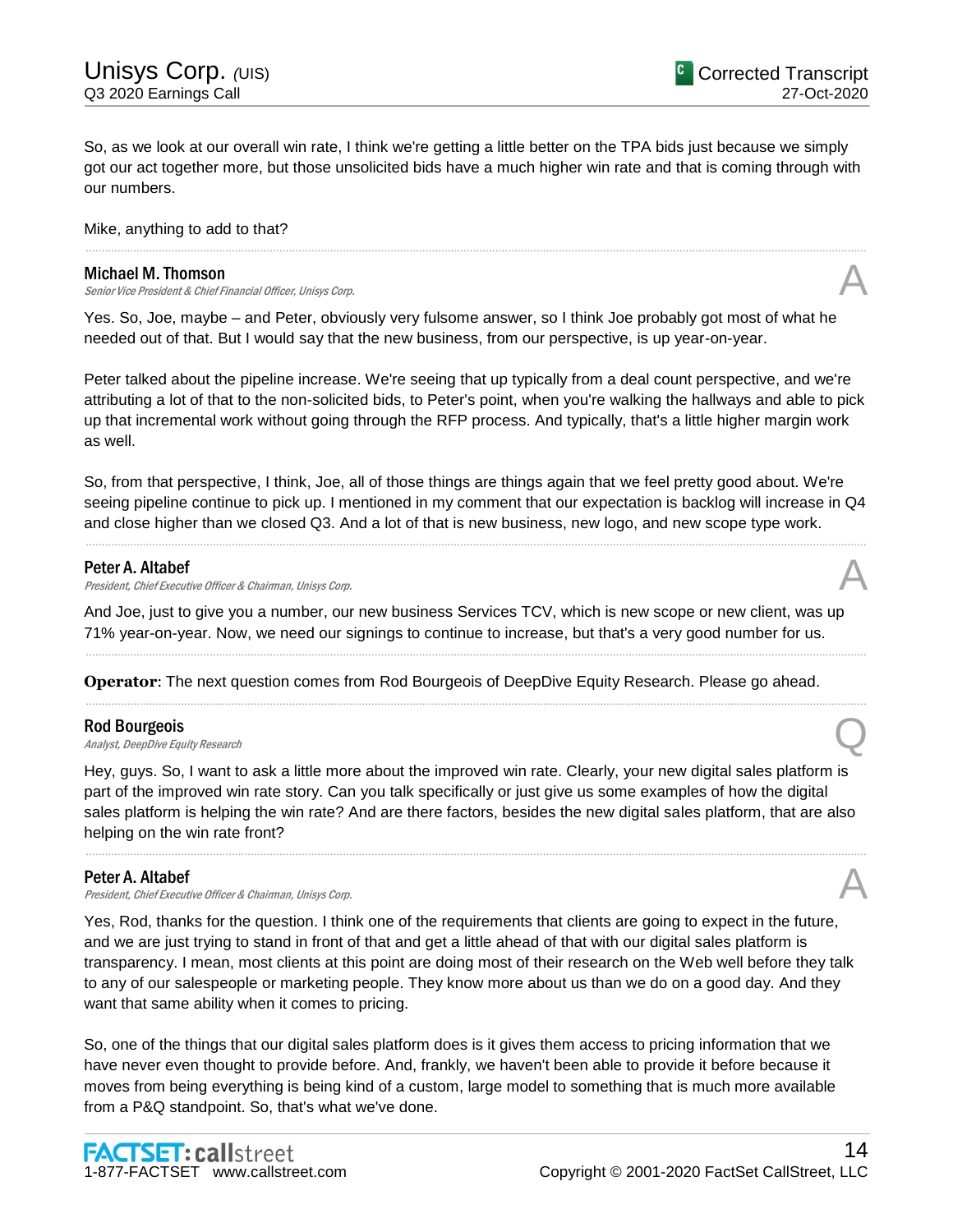And then, beyond what is even available from a website, from a digital sales standpoint, the modeling itself has become so much cleaner that we can be very, very responsive as to pricing. It doesn't have to be this big black box that's all that complicated.

And as you move more to SaaS services, as you move more to service on demand, you have to have that approach. So, as we have evolved into that approach, we find that clients like it. They not only like the fact that the pricing is perhaps more competitive, but they like the speed with which we can respond to them as well as the transparency of it.

So, it's a big deal for us. And I would say, if we look at the win rates so far in 2020, that digital sales platform is contributing to the win rate. But in addition to that, it is this higher mix of unsolicited opportunities, which is also contributing to the win rates. And I talked about that in response to Joe's question. We simply know more about those opportunities.

One of the advantages of our company is the depth of our relationships with our clients, our top 10 clients we've been with for an average of more than 22 years. And that includes clients that we have had only for the last three to five years. So for some of those clients, we go back even further. So we have a very, very in-depth understanding of their needs. And we can use that in-depth understanding to create unsolicited bids that we think are compelling. And more and more, they are compelling, and that's why the win rate is going up.

......................................................................................................................................................................................................................................................

#### Michael M. Thomson

Senior Vice President & Chief Financial Officer, Unisys Corp.

Hey, Rod. It's Mike. I'll maybe just add two points to that. We've talked about in the last couple of quarters the continued work we're doing to qualify the pipeline. And I think the more qualified that pipeline, the better your conversion of that pipeline tends to be.

And then the other thing just to touch on a point that Peter made in his opening remarks, we spend a lot of time just retooling our sales in a go-to-motion or go-to-market motion, training internally.

So during the pandemic, we've really taken an opportunity to deepen, I think, the understanding of the salesforce about our platforms and what we've got to offer. So the non-solicited bids, the enhanced training and depth of the team, and the selling motion, the qualified pipeline and, to Peter's point, our significantly higher NPS scores with happy clients, we think, are all contributing factors to that increased win rate.

......................................................................................................................................................................................................................................................

#### Rod Bourgeois

**Rod Bourgeois**<br>Analyst, DeepDive Equity Research **Q** 

Great. And then the follow-up is I'm very glad to hear about efforts to shift your mix into these higher-margin segments. It also seems that that's another effort that can help the win rate as you are very deliberate about the segments that are being targeted. As you pursue those efforts to shift the mix, to what extent might you see lowmargin revenues as you make that shift?

......................................................................................................................................................................................................................................................

......................................................................................................................................................................................................................................................

#### Peter A. Altabef

President, Chief Executive Officer & Chairman, Unisys Corp.

Help me out a little bit, Rod, seed low margin revenues in terms...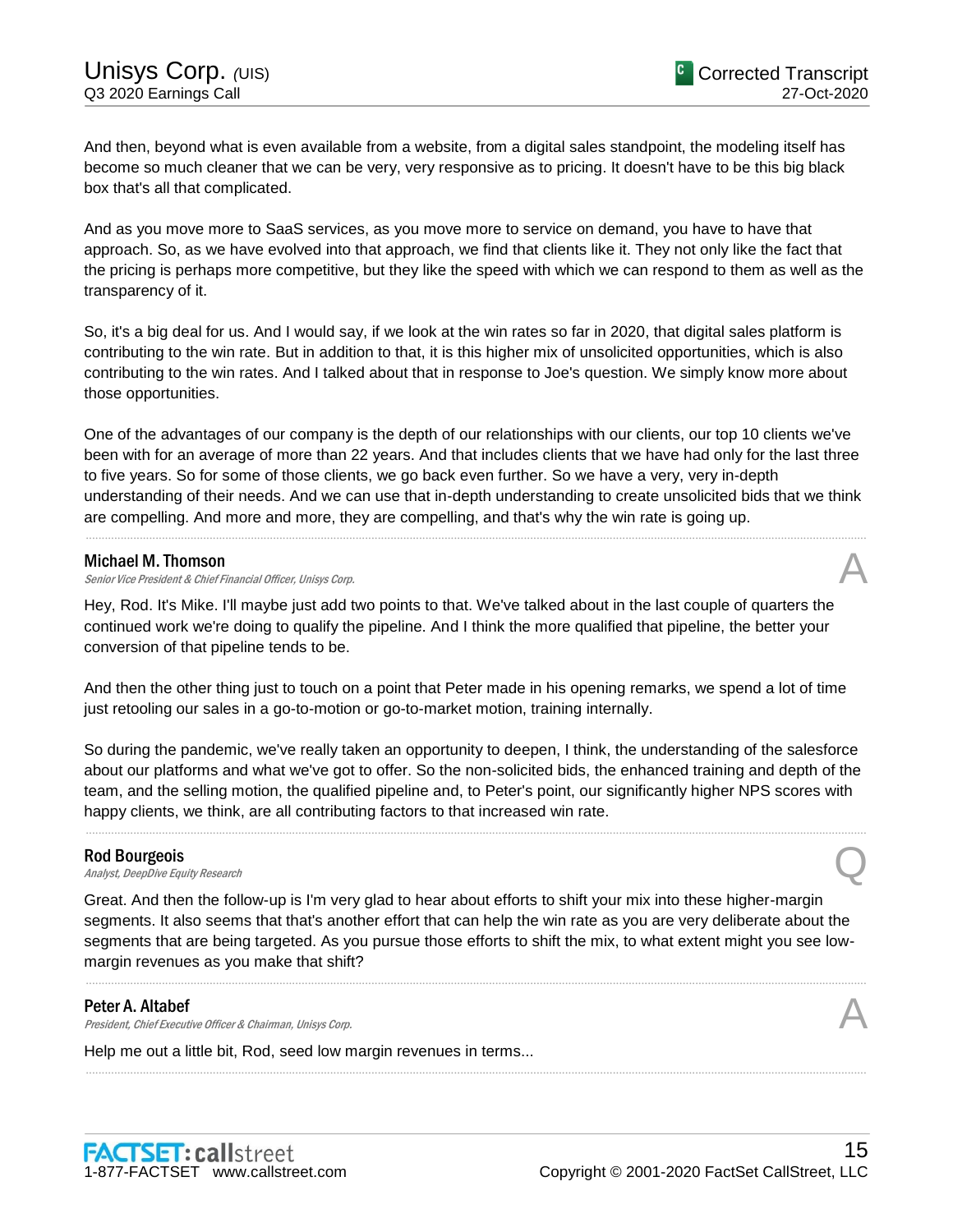#### Rod Bourgeois

**Rod Bourgeois**<br>Analyst, DeepDive Equity Research **Q** 

Yes, I meant to use the word seed. In other words, like would you move away from certain contracts that are at a very low margin in order to focus your efforts on higher-margin segments, or do you plan to kind of keep the core low-margin work and then just add kind of higher-margin work on top of it? Is there a bit of an effort to sort of give up on low-margin contracts to make this shift to the higher-margin segments?

......................................................................................................................................................................................................................................................

#### Peter A. Altabef

President, Chief Executive Officer & Chairman, Unisys Corp.

Yes. So, that's a great question, Rod. We have actually been moving away from lower-margin contracts for really a few years, and I see that movement accelerating over the next couple of years.

So, basically, what you're seeing from us, I would say, really over the past almost two years is, as we approach renewals, we very rarely – I can't think of an example where we walk away from a client. That's just not what we do. But in the context of renewals, we are absolutely looking at the business that we have and say, how does this fit into the current portfolio and are we really fairly pricing this business with our clients?

And we have and will continue to go those clients where we think we have not fairly priced the work and where the work is not advantageous to us from a target margin standpoint and go to that client at the renewal opportunity or even before renewal opportunity in the context of an extension and say, look here's the deal, we're very open book about this, here's the value we're providing, but this is why this is problematic for us.

And some clients have approached that with a view of, I got it, I've got a really good deal and I understand that this pricing isn't going to be acceptable going forward. Some clients are going to say, I've gotten used to this pricing, and I'm not going to take anything but this pricing. And either is a legitimate response, but we are not going to be inclined to accept that level of pricing going forward.

So, I think there will be an element of our revenue as we make this shift to higher margin that just isn't compatible and therefore, we'll leave it. It's not because of the nature of the work. It's really because of those specific contract terms.

As we look at the kind of work we're doing for clients today, we can make it all work inside our profit targets. So, we don't have to abandon things because we're doing the wrong kind of work, but we still have some contracts that are simply not structured. That makes sense for us. And if it doesn't make sense for us, we don't think it makes sense for our clients.

Mike, anything further to add on that?

#### Michael M. Thomson

Senior Vice President & Chief Financial Officer, Unisys Corp.

No, Peter. I think that's right, Rod. As you know, we've been looking at pruning that portfolio for many years. We do have contracts in that space that are three to seven years in duration. And so, there are a couple of those still lingering around.

......................................................................................................................................................................................................................................................

But to Peter's point, as they come up for natural renewal is when we're having those discussions. And at least for a good chunk of what we've seen to-date, clients have been willing to work with us and actually increase that margin profile a bit to make it advantageous for both parties. So, we'll continue that approach.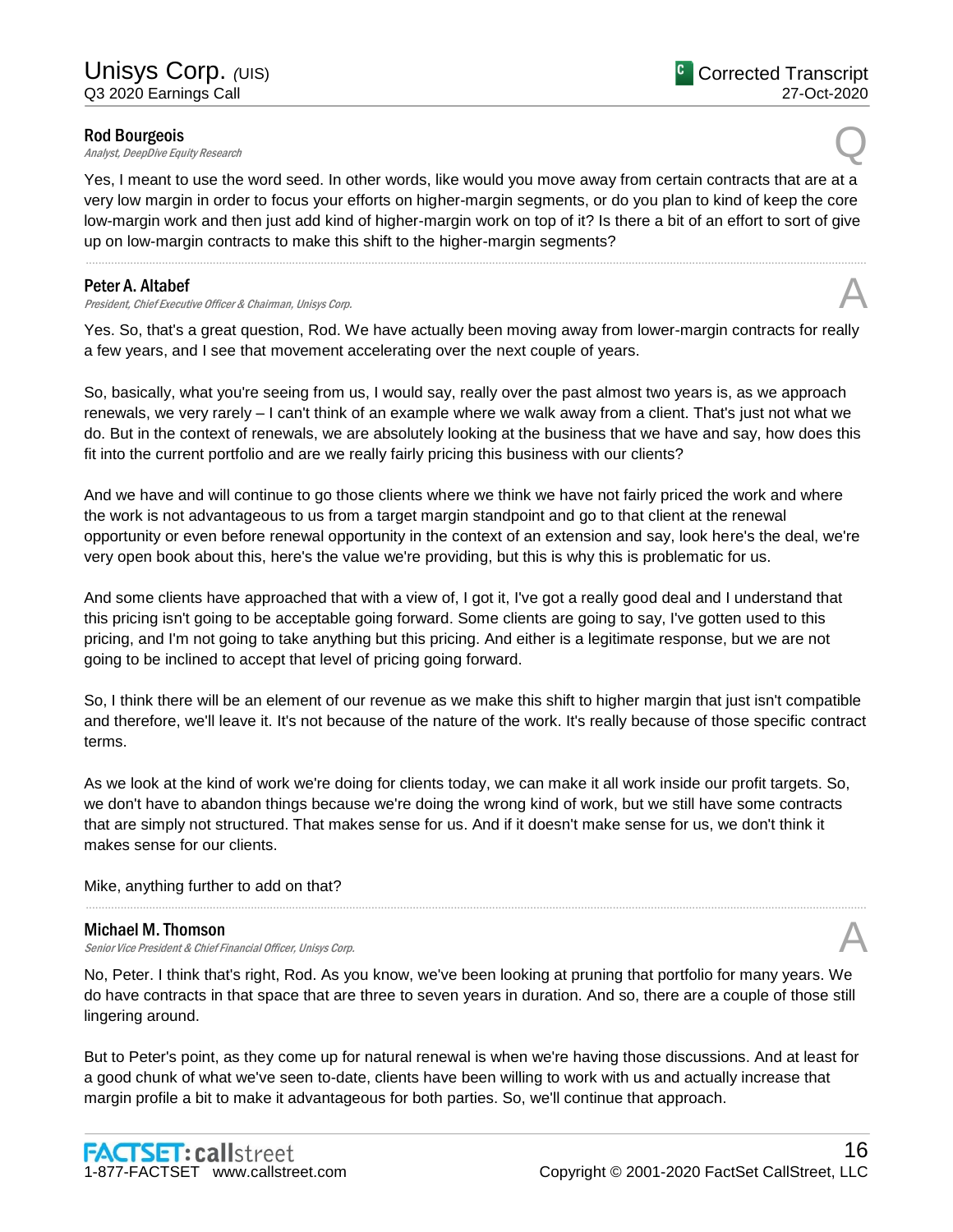Peter A. Altabef

President, Chief Executive Officer & Chairman, Unisys Corp.

#### Thank you, Rod.

**Operator**: Thank you. The next question comes from Frank Jarman of Goldman Sachs. Please go ahead.

......................................................................................................................................................................................................................................................

......................................................................................................................................................................................................................................................

#### Frank Jarman

**Frank Jarman**<br>Analyst, Goldman Sachs & Co. LLC

Hi. Great. Thanks for taking my questions. I guess one for Mike. As you look at your full-year guidance for 2020, revenue and operating margins and an update on CapEx, and then just given the nice improvement that we saw in free cash flow in the third quarter, could you just talk to sort of what that implies for free cash flow in the fourth quarter just in the broader context given the guidance you provided for revenues and operating margins? Thank you.

......................................................................................................................................................................................................................................................

#### Michael M. Thomson

Senior Vice President & Chief Financial Officer, Unisys Corp.

Sure. Thanks, Frank. Yes, actually, I said at the end of the second quarter earnings call that I expected the back half to be free cash flow positive. So, the fact that Q3 was free cash flow positive and, to your point, the expectation is CapEx should be about \$10 million lower, that also supports that.

And just the weight of the Technology revenue and profit that is coming in in the fourth quarter, I mentioned a shift there and we're at 40/60 now for third quarter, fourth quarter. So, all of those elements tend to support a continuing free cash flow positivity.

And I would expect, Frank, that Q4 to be stronger than Q3 from a free cash flow positivity for those reasons. Now, obviously, we don't guide to that particular value. But I think if you take the increased Technology revenue and the commentary about the profitability coming through and the \$10 million of savings as it pertains to CapEx coming through to free cash flow gives you a good sense of where we expect the fourth quarter to come in as well as the full year. So, again, feel pretty good about that story and are hopeful that we'll continue along that path.

......................................................................................................................................................................................................................................................

#### Frank Jarman

**Frank Jarman**<br>Analyst, Goldman Sachs & Co. LLC

Great. And maybe just as a follow-up, as we roll into 2021, you've obviously made a lot of progress on the liability side. And as I think about the progress you've made with the pension, as I think about the interest costs associated with the new debt, and as you think about CapEx, working capital, some of those factors, how should we be thinking about some of those factors that build into free cash flow for 2021, if you have any early thoughts?

......................................................................................................................................................................................................................................................

#### Michael M. Thomson

Senior Vice President & Chief Financial Officer, Unisys Corp.

Yes. Well, look, as part of the road show when we did the offering, we had some color on that and I'll point you to some slides in that materials as well. But I think in general, one of the comments that I've made during that is our expectation was, if not for the voluntary pension contributions that we'd be making in 2021, we would – we're calling free cash flow positivity for the year, right?

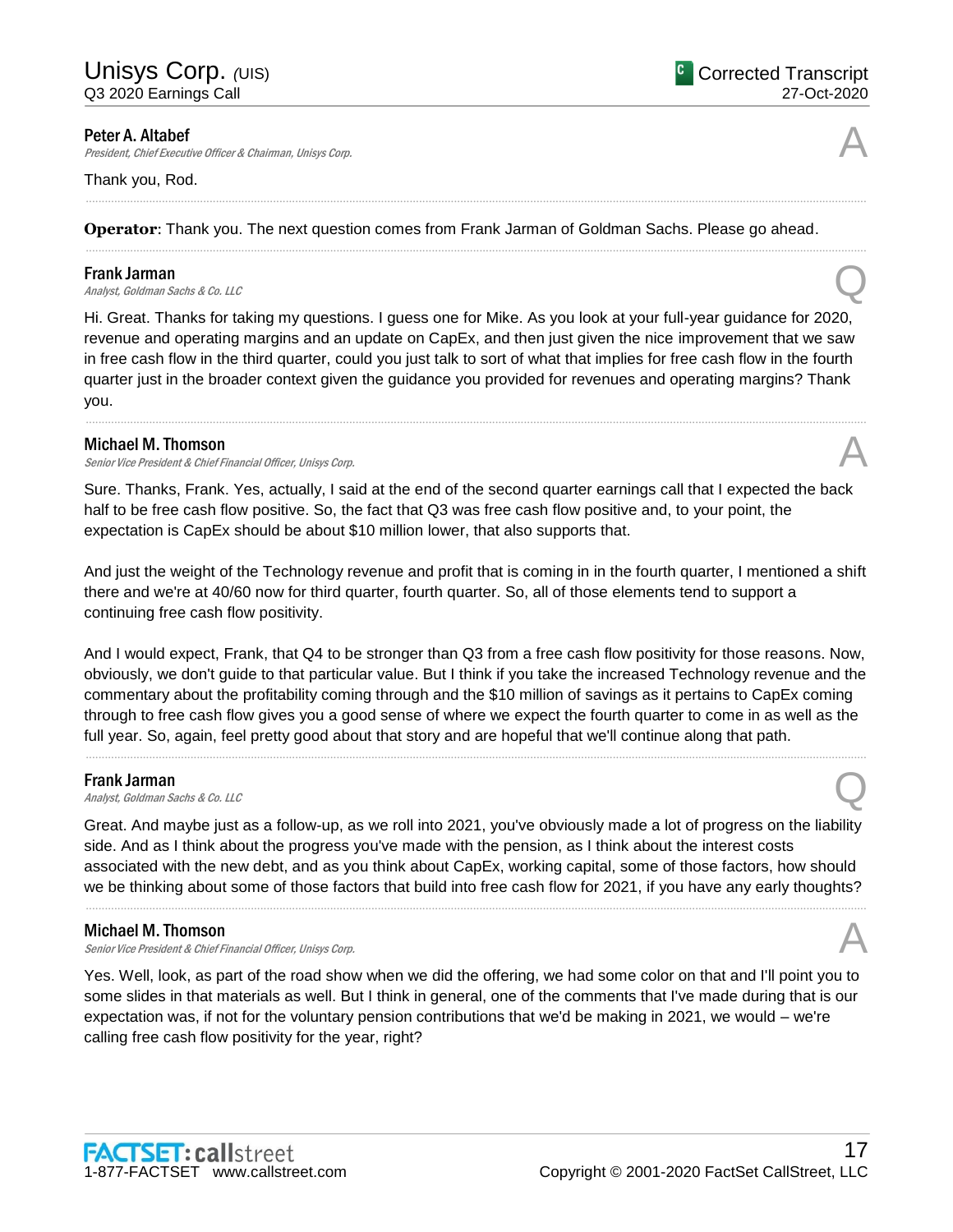And as you know for following the story here, that free cash flow positive, [ph] not (57:09) adjusted free cash flow positive. So, really, very significant milestone from our perspective and it really is going to largely depend on, when you talk about adjusted free cash flow, what those pension contributions might look like.

But as you know, we've continually been driving down our CapEx number. I think maybe a couple years back, we were maybe \$215-ish million. You can see now closing the year at \$140 million. We think that's probably a good metric for modeling purposes for 2021, but continued work efforts on minimizing some of the CapEx dollars spent for software capitalization, as we continue to advance our public sector business and using more capital-light strategy there. We think that's driving down the outsourcing asset component as well. So, still think there's some goodness out of CapEx.

Typically, what we tell folks is 3% to 5% is a good barometer for international revenues, 3% to 5% of international revenues is a good bogey for tax purposes to use from a modeling perspective.

I guess the other component, you've got the interest expense component that you just mentioned on the new debt. So, the only other real component there is working capital. And from a working capital perspective, I mentioned in some of my opening comments here and then on one of the questions was related to the DSO favorability that we expect to start to achieve Q1 of next year as we roll out the ERP through the year.

So, we think that working capital positivity will flow through as well into free cash flow. So, all of those components, again, are favorable to our current position as we get a little closer to year-end and we talk about next year's guidance at the fourth quarter call, we'll be able to give some more specificity on to those numbers. But, hopefully, that gives you a pretty good sense of how your modeling ought to look.

......................................................................................................................................................................................................................................................

#### Peter A. Altabef

#### President, Chief Executive Officer & Chairman, Unisys Corp.

And, Frank, if I would just follow-up on Mike's comments, which I think are very responsive to – I hope are responsive to your question about 2021. But then you go a little bit beyond the 2021 timeframe, when we look or when I look at the perspective of this calendar year and what we have done about our capital structure, obviously the sale of the federal unit required us to sell or pre-close out our \$440 million in terms of that long-term debt, but dramatically reduced our need to contribute to the pension in the U.S. over the course of time because of the contributions we've made.

With the offering that we have now priced, which is expected to close subject to terms and conditions this Thursday, we will effectively have replaced the \$440 million with a second level of debt that is lower in cost and allows us to, again, kind of put the nail in the coffin of our expected U.S. pension contributions over time. There's still some limited amount out there, but it becomes de minimis at some point.

And so, as somebody who's been at the company for the last five years, and Mike has been here for the five years, the thought that we would now get to a place where, from a contribution standpoint, we had now a really minimal amount of U.S. pension contributions expected over the entirety of the time to come is quite a statement. And we are no longer subject to the whims of interest rates. We're no longer subject to the whims of other variables that came with that expected contribution and the fluctuations of those expected contributions.

So, this is a big deal for us, and I do want to congratulate our financial team and our legal team for making this happen. From an operational standpoint, we don't have to go to bed at night thinking about how do we fund the U.S. pension contribution. Our operators are going to bed at night and saying how do we use our assets to build the business. That's a pretty big difference.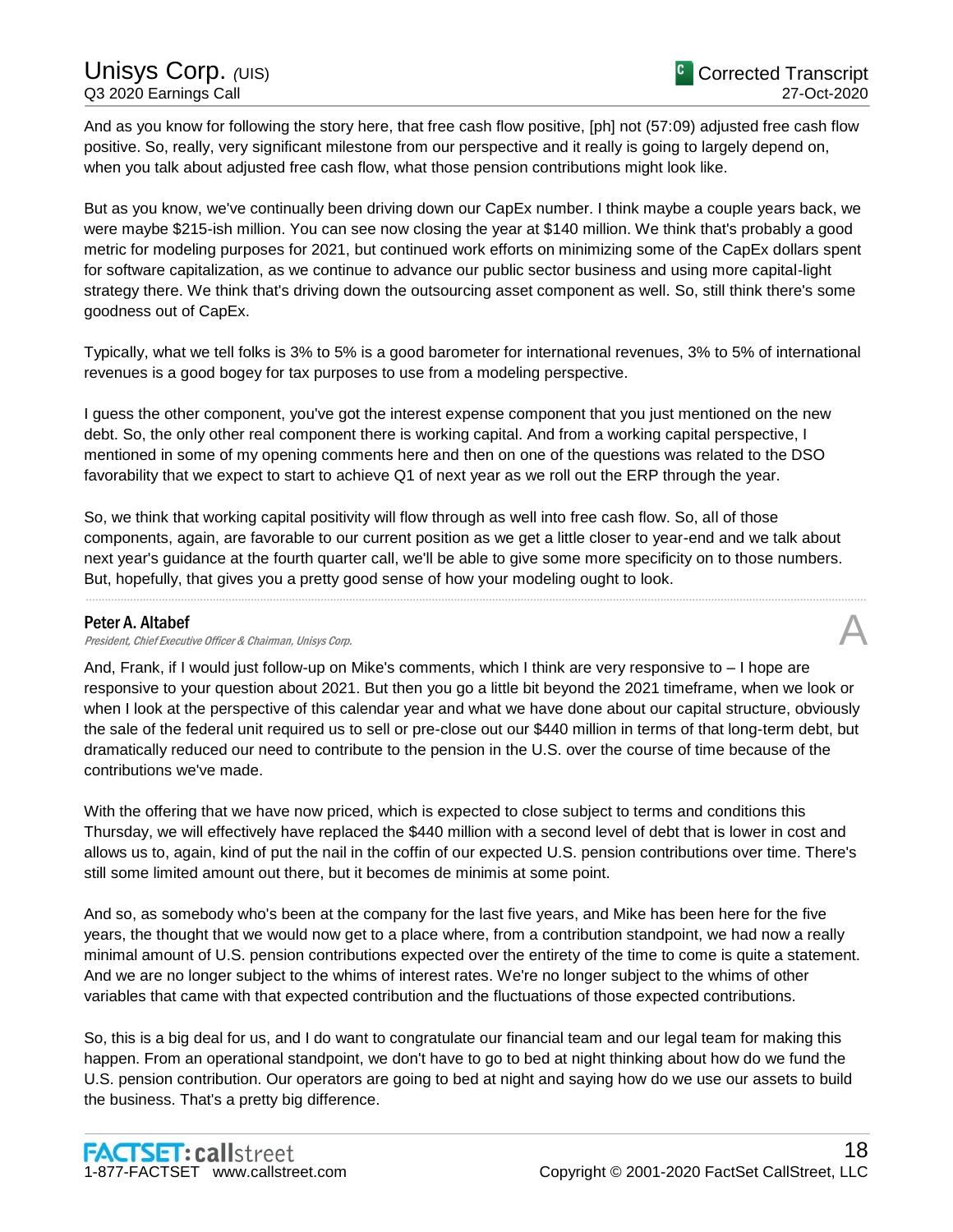#### **Operator**: The next question comes from Doug Thomas of JET Equity Partners. Please go ahead.

Doug Thomas

**Doug Thomas**<br>Analyst, JET Equity Partners, LP

Good morning, Peter.

#### Peter A. Altabef

President, Chief Executive Officer & Chairman, Unisys Corp.

Good morning. Thanks for the call.

#### Doug Thomas

**Doug Thomas**<br>Analyst, JET Equity Partners, LP

I actually was just going to offer you a hearty – and your team a hearty congratulations for the tremendous work that you've done and point out, yes, that you're right. I mean, it's a – it was a distraction for five years, and it ought to allow you guys now to focus on growing the company. So, all those things you said are correct.

......................................................................................................................................................................................................................................................

......................................................................................................................................................................................................................................................

......................................................................................................................................................................................................................................................

I'm just – I'm curious to – the company's performance has improved steadily as the pension issue has become less of a factor. And I'm wondering if companies, customers, potential customers are also feeling better about your current situation and whether or not that ought to help you continue to grow the top line over the near future.

......................................................................................................................................................................................................................................................

#### Peter A. Altabef

President, Chief Executive Officer & Chairman, Unisys Corp.

I think what we have done over the past couple – first of all, Doug, thanks for the question – I think what we have done over the past several years has really taken the issue about our capital structure off the table. It was an issue, and I go back three to four years ago. It was an issue before the things we have done in the last three to four years. It's simply not an issue anymore.

And so, to your point, from a client standpoint, from a prospect standpoint, we've gone from a company with a relatively high debt equity ratio to a company with one of the lowest ratios in the business. And that financial strengthening is something that people pay attention to and it has been a really important part of this process as well. So, yes, I'd say we have turned that from a liability to a strength, and it also strengthens our ability to invest in the business in terms of new solutions and to drive that business forward. Mike, other thoughts?

......................................................................................................................................................................................................................................................

#### Michael M. Thomson

Senior Vice President & Chief Financial Officer, Unisys Corp.

No, I think that's exactly right, Peter. And I guess, certainly it will be a lot harder for our competitors in an RFP process to kind of point to our liquidity and say, hey look, are you sure about this, right? I mean, we've taken that aspect of it completely off the table, net leverage ratio, below industry averages, cash contributions behind us. Really puts us in a much stronger balance sheet position. And that can only help, Doug, in the context of dialogs externally.

And I will say to you, part of the reason for our minimum capital requirements around the world is really about strengthening the equity in certain jurisdictions where we do public sector work. You need to have a certain ratio in certain countries to really bid on that work.